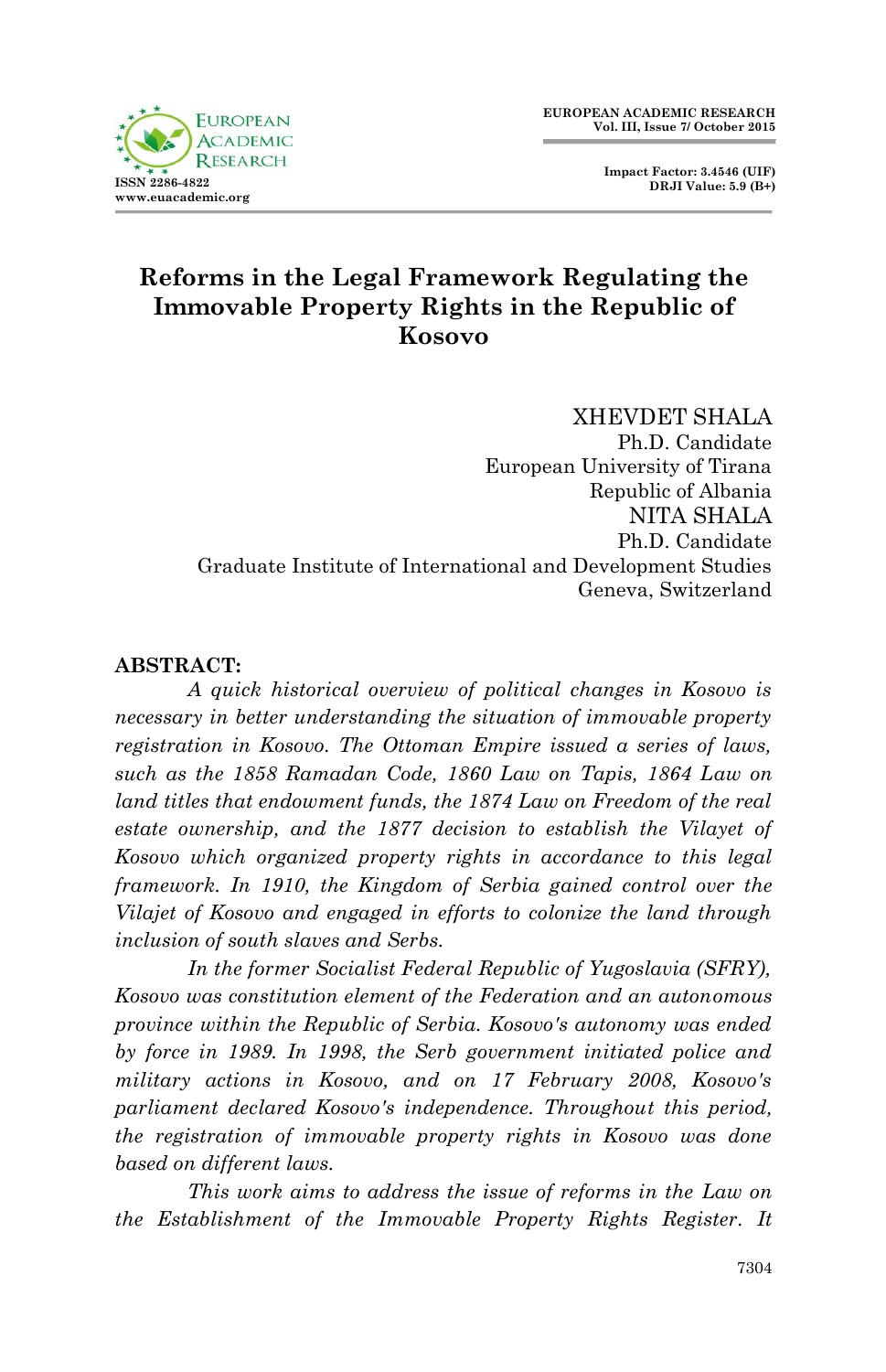*initially engages in a legal analysis of the applicable laws and regulation. It, then, presents a historical development of these amendments and also gives an account on their current status quo. In the end, it concludes by presenting views on the current regulation and assesses the effectiveness of such rules.*

*This analysis relies as well on comparative analysis, in order to draw similarities with other contexts and also with an aim to learn from "better practices". This paper will be beneficial for academic understanding of the current situation of regulation of registration of property rights, but also speak to possible policy changes, which may be necessary in Kosovo for a more effective legislation.*

**KEY WORDS:** Property rights, Land management; Law on Cadastre; Cadastre, mortgage, self-financing

#### **SUMMARY**

**.** 

The Register of Property Rights in Kosovo is established under the Law on the Establishment of the Immovable Property Rights Register<sup>1</sup> , as a mechanism for record immovable property rights in Kosovo. As laws regulating registration in property register, mortgages, servitudes and other rules regulating the right to immovable property and registration in Kosovo have been subject to change, there is need to evaluate them. The Law on the Establishment of the Immovable Property Rights Register was amended two times in interest to follow development of the register on property rights and approximation with EU legislation.<sup>2</sup> Principles established by

<sup>&</sup>lt;sup>1</sup> Law no. 2002/5 on the Establishment of the Immovable Property Rights Register.

<sup>2</sup> The 2003/13 Law On Amendments And Additions To Law No. 2002/5 On The Establishment Of The Immovable Property Rights Registry; 2011/04-L-009 Law on amending and supplementing the Law no. 2002/5 on the establishment of the immovable property rights register.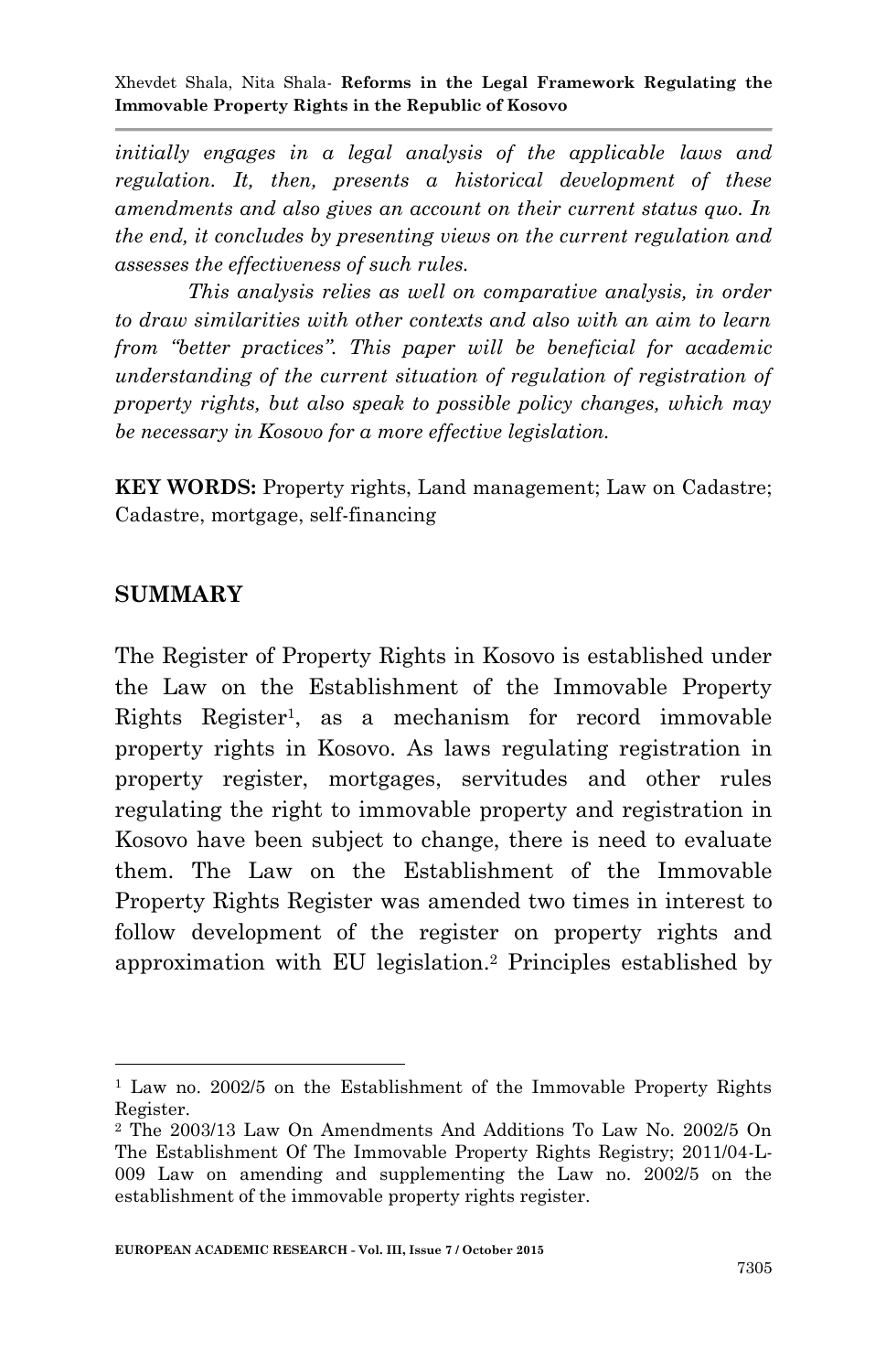the Contact Group<sup>3</sup> under the Ahtisaari Statement do not mandate that activity be managed by the Kosovo Cadastre Agency (KCA); they, rather, require that the services be provided at the local level regulated by the law. The organization of the KCA and Municipal Cadaster Offices is a better mechanism to ensure quality and efficiently services for owners of immobile property. Municipal officials are selected, funded and managed by municipalities that are by political party; which is closely related to the winner party of each election. To set up and development of independent, professional and reliable institution, the current obstacles require legislative solution.

This work consists of an in-depth analysis of the legal framework and comparative analysis, in order to draw similarities with other contexts and also with an aim to learn from "better practices". This article will be beneficial for academic understanding of the current situation of regulation of registration of property rights, but also speak to possible policy changes which may be necessary in Kosovo for a more effective legislation.

## **INTRODUCTION**

1

Applicable legislation has improved the reform on the administration system of the immovable property rights. Changes in the legal framework by integrating applicable laws and by adding the element of Kosovo's statehood will enable the development of a functional, safer and easier system of immovable property registration. The Constitution of the Republic of Kosovo guarantees the right of ownership. In order to identify each unit of the estate it must be maintained, updated, and developed through reliable public inventory of immovable properties.

**EUROPEAN ACADEMIC RESEARCH - Vol. III, Issue 7 / October 2015**

<sup>3</sup>http://www.unosek.org/docref/Contact%20Group%20%20Ten%20Guiding%20 principles%20for%20Ahtisaari.pdf principal 4, (22.09.2015).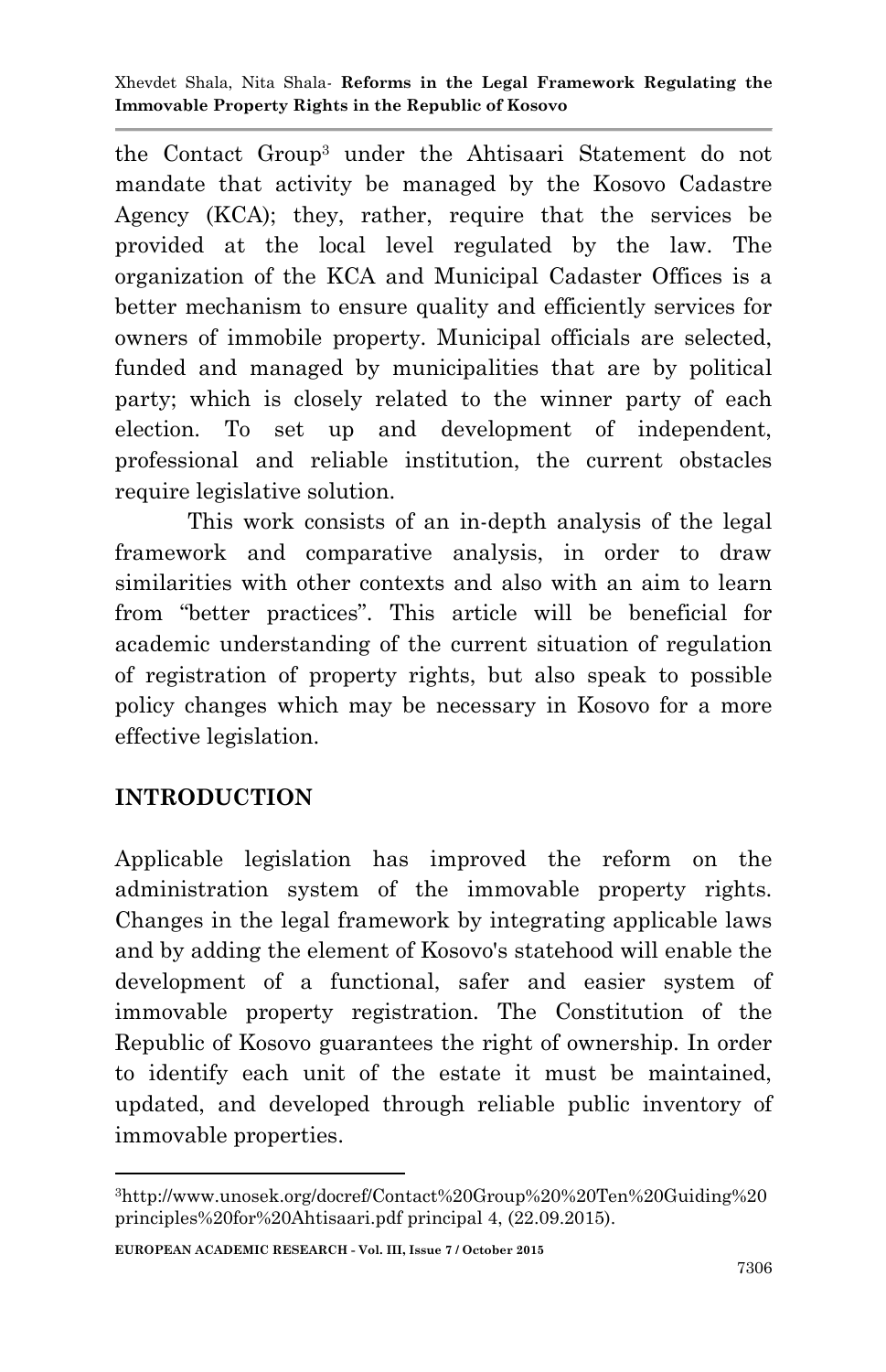During the implementation of the Law on the Establishment of the Immovable Property Rights Register and other laws for the creation of property rights, part of private right are presented as a necessity for the amendment and the integration of public law provisions for registration of property rights.

The law of cadastre proposes how to organize and secure revenues from the sale of products provided in the market. With these provisions Kosovo may proceed into the implementation of the conclusions of the World Congresses of the International Federation of Survey (IFS) applied by the majority of the present representatives of the UN member states.

One of the objectives in the coming five years is the ability to register property without paper. Current laws do not provide guarantees to facilitate the realization of objectives arising from international institutions in the field of national information and the connection with the global level of data. Laws which shall be integrated will exceed repetition, legal gaps and misunderstandings between the laws involved.

In order to increase modern system of public inventory of immovable property in Kosovo, proposes to amend the legal provisions and to issue the new Law on the Establishment of the Immovable Property Rights Register.

During the preparation of this paper were consulted relevant local and international institutions, therefore their reasonable proposals were taken into consideration.

## **DESCRIPTION AND DEFINITION**

Majority of the applicable laws are issued at the time when Kosovo was under the supervision of the United Nations, therefore the security element of rights on immovable property is very porous and occasionally dysfunctional. Difficulties in management, unique activities at the country level, document security, and non-uniform increase of the Municipal Cadastral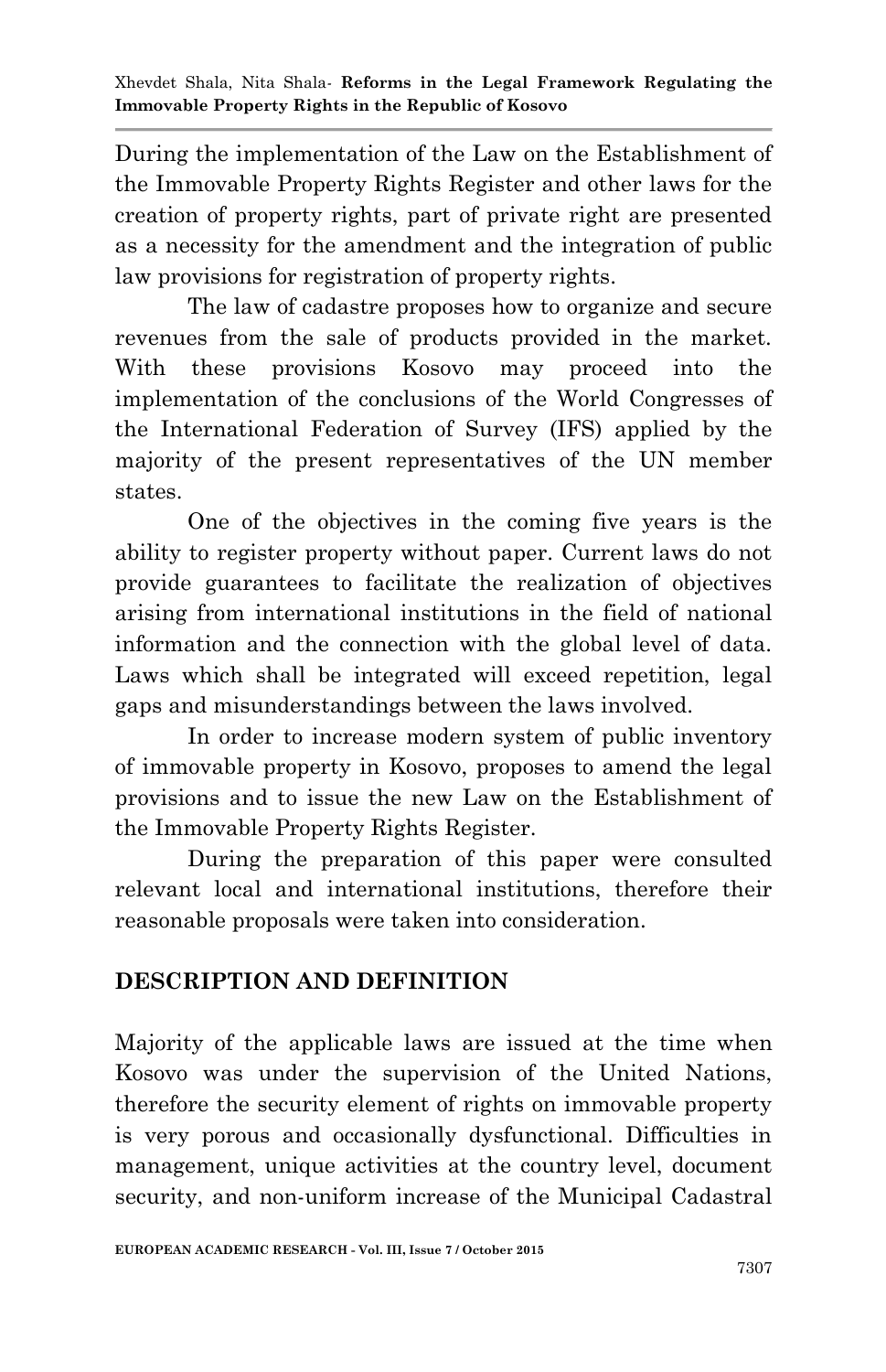Offices cause gaps and barriers to the estate management system.

# **LAW ON THE ESTABLISHMENT OF THE IMMOVABLE PROPERTY RIGHTS REGISTER**

# **Law on the establishment of the immovable property rights register**

Law on the establishment of the immovable property rights register contains provisions on: Immovable Property Rights Register (IPRR); Immovable Property Rights; Registration of Immovable Property Rights; Reconsideration; Correction of the Register; Review of the Decisions by MCO; Entry into Force of registration and implementation.

IPRR is established as a mechanism that enables the identification and implementation of the availability on validity of the immovable property rights. Register is maintained by the KCA. MCOs will record the immovable property rights under the authority of KCA and in compliance with the provisions and guidelines issued by the KCA. For the services provided KCA and the MCO accomplish payment for provided services (fee) in the amount set by the KCA.

#### **The content of the Law**

The Immovable Property Rights Register is established as a mechanism to implement and validate immovable property rights in Kosovo under the Applicable Law.<sup>4</sup>

It is as follows:

**.** 

- a. ownership;
- b. mortgages;
- c. servitudes; and

<sup>4</sup> Law no. 2002/05 on the Establishment of an Immovable Property Rights Register, (UNMIK Regulation no.2002/22 on the Promulgation of the Law Adopted by the Assembly of Kosovo on the Establishment of an Immovable Property Rights Register).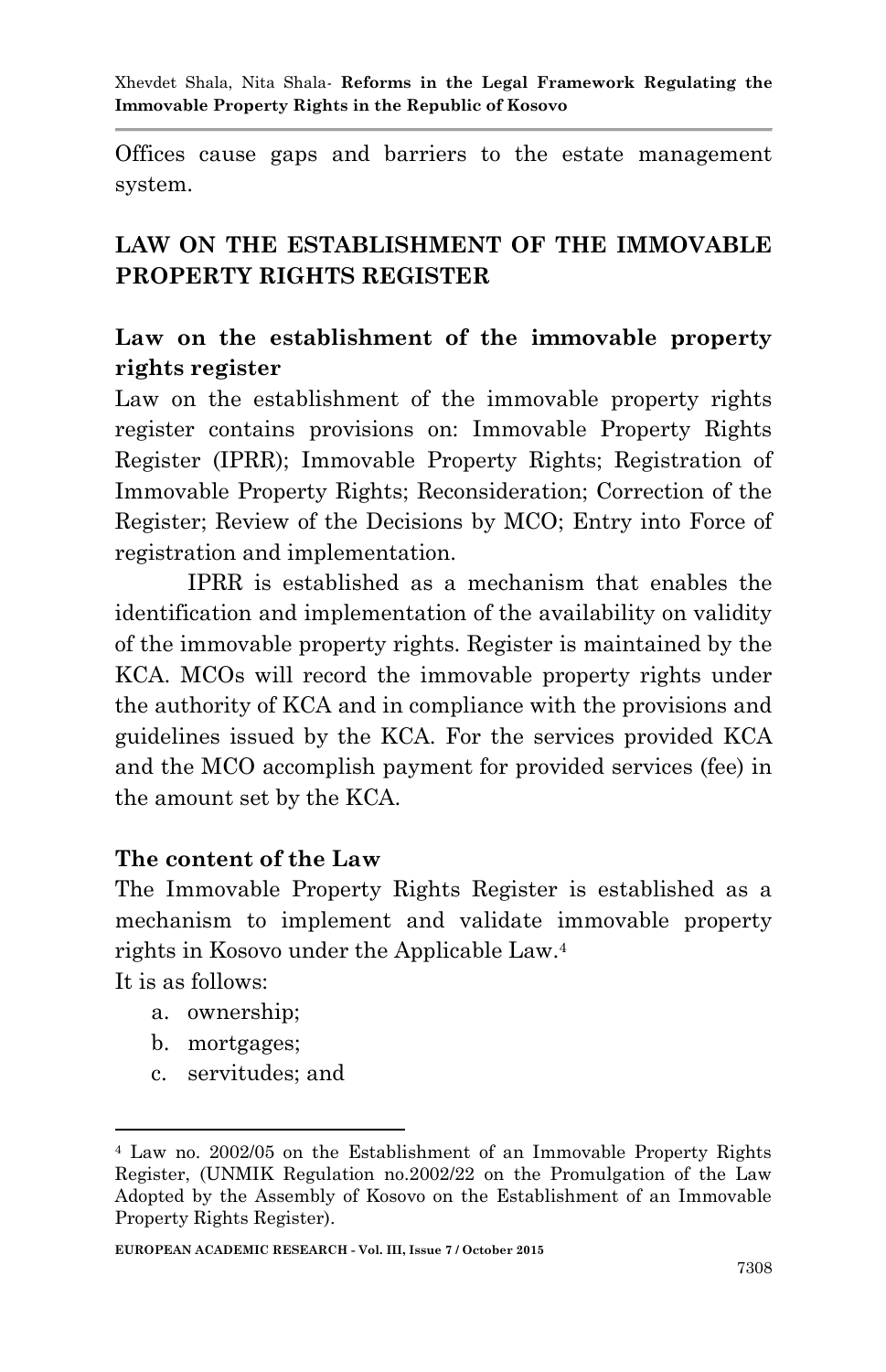- d. the rights of use of municipal, public, social and state property; and
- e. property burdens and charges.<sup>5</sup>

Requests for the registration of immovable property rights shall be made in writing to the MCO where the concerned immovable property is located. The MCO shall confirm the time and date of receipt of the request for registration. The Applicant requesting the registration of an immovable property right shall attach to the request one of this documentation:

a). omnipotent court decision;

b). the decision of state administrative body;

c). contract for transfer of immovable property rights certified by the competent body;

d). decision or contract for the privatization issued by the Kosovo Privatization Agency;

e). the Commission's decision for the Reconstruction of Cadastre;

f). the Commission's decision for the regulation of lands; and

g). other document that by special Laws there is foreseen the property rights registration.

## **Activity of the KCA and MCO**

1

The MCO shall review the submitted documentation, and if the documentation submitted is not sufficient according to the Applicable Law the MCO may set a deadline for the Applicant to submit the complete documentation, according to this KCA remains as the second instance body for action on appeals of the parties dissatisfied with the decisions of the MCOs.

In Law on the Establishment of the Immovable Property Rights Register are not regulated the registration issues of new

**EUROPEAN ACADEMIC RESEARCH - Vol. III, Issue 7 / October 2015**

<sup>5</sup> Law No.04/L –009 on amending and supplementing the Law no. 2002/5 on the Establishment of the Immovable Property Rights Register, 2011.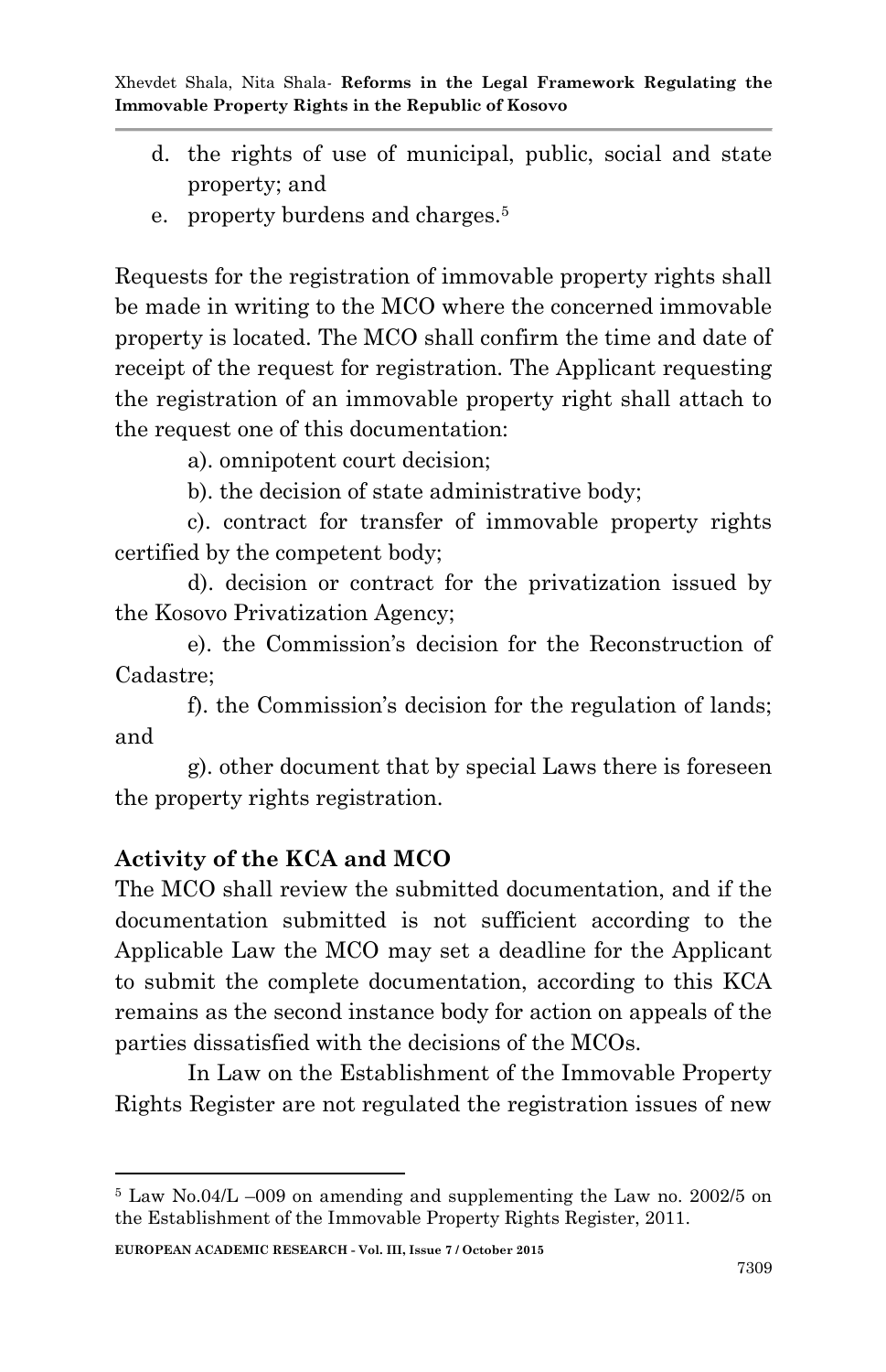construction, the possibility to culture change, the change of the property type.

## **Law on cadastre**

This Law shall regulate the Cadastre of immovable property, national and cadastral surveys, geodesic and cadastral works as well as acquisition, registration, keeping, maintenance and use of cadastral data Kosovo Cadastral Agency (KCA) under the provisions of the law on cadastre spreads its scope, on:

- The Cadastre shall serve as basis for the registration of real rights by the creation of cadastral units for parcels, buildings, part of buildings and utilities as well as for reconstruction of cadastral information;
- Supports activities of natural and legal persons for administrative, legal, economic and scientific purposes.
- All Kosovo local and central institutions dealing with land, buildings, parts of buildings and utilities, shall use the data and cadastral units, which are defined in Cadastre.

The management of the cadastral sector shall be done by the Executive Agency within the Government of Kosovo, respectively the Ministry of Environment and Spatial Planning in Pristina, led by Chief Executive Officer with status for senior civil servants, who responds to the Minister.

KCA is an agency that maintains the cadastral public inventory, and has the authority to issue sub-legal acts in the field that covers the administration of the national computerized system that acquires processes and distributes cadastral data. It is responsible for the certification of persons in MCO that can execute cadastral surveys and persons that can approve the registration.

KCA is responsible for the supervision of all activities executed under the provisions of this Law for the cadastre by the MCO, the surveying companies and licensed surveyors.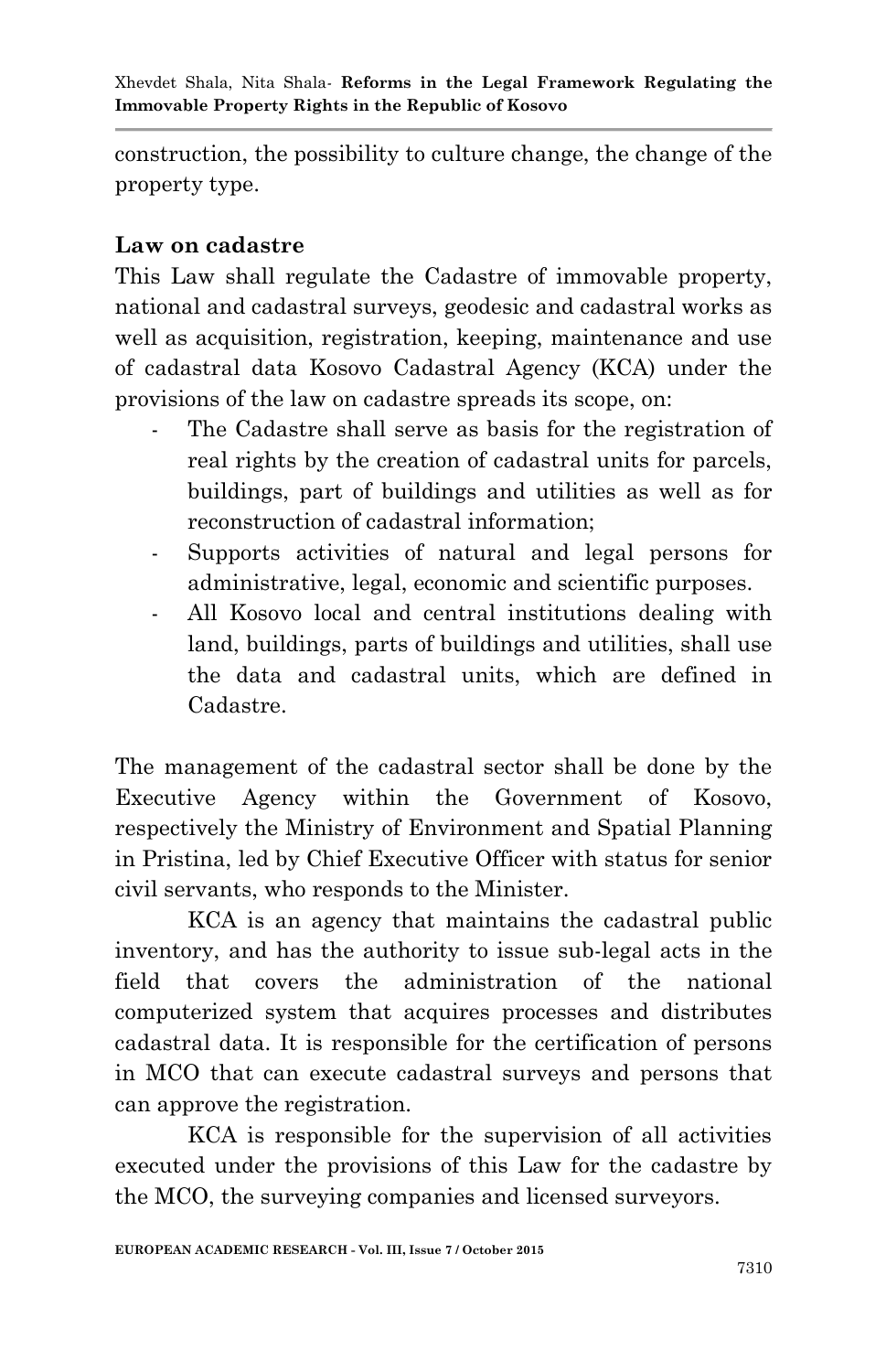Based on supervision, KCA can:

Issue an order for elimination of irregularities found in the inspection;

Issue an order for banning activities that do not meet the required obligation according to this Law;

Cancel the license for a surveying company or a licensed surveyor;

Cancel certification for cadastral activities and property register of the MCO.

KCA's organizational structure and responsibilities shall be stipulated by a sub-legal act proposed by the Ministry and approved by the Government.

MCO is a municipal body and is responsible for the operation of Property register.

MCO shall perform all activities in compliance with the competences delegated by central level, the provisions of this Law and administrative instructions issued by KCA and the Ministry of Environment and Spatial Planning (MESP).

The employee of the MCO that is executing a cadastral survey must be certificated by KCA<sup>6</sup>. All activities of MCO shall be carried out and shown at central base of the data of KCA.

Law No. 2003/25 on Cadastre was issued on 03 December 2003, has been amended by Law No. 02 / L-96 to amend and complement the law no. 2003/25 on Cadastre on 26 January 2007, whereas due to the interference of other laws it was necessary to be amended. Due to this was issued Law no.04/l-013 for cadastre that is promulgated by Decree No.DL-019-2011, dated 12.08.2011.

Law on Cadastre should be a law which in itself includes provisions of Cadastre, mortgage and immovable property right register. Most European Union countries and the countries of the region in the cadastral law include all legislation related to public inventory of estate items that are recorded in the immovable property register.

**.** 

**EUROPEAN ACADEMIC RESEARCH - Vol. III, Issue 7 / October 2015**

<sup>6</sup> Law no.04/l-013 on Cadaster (Article 5).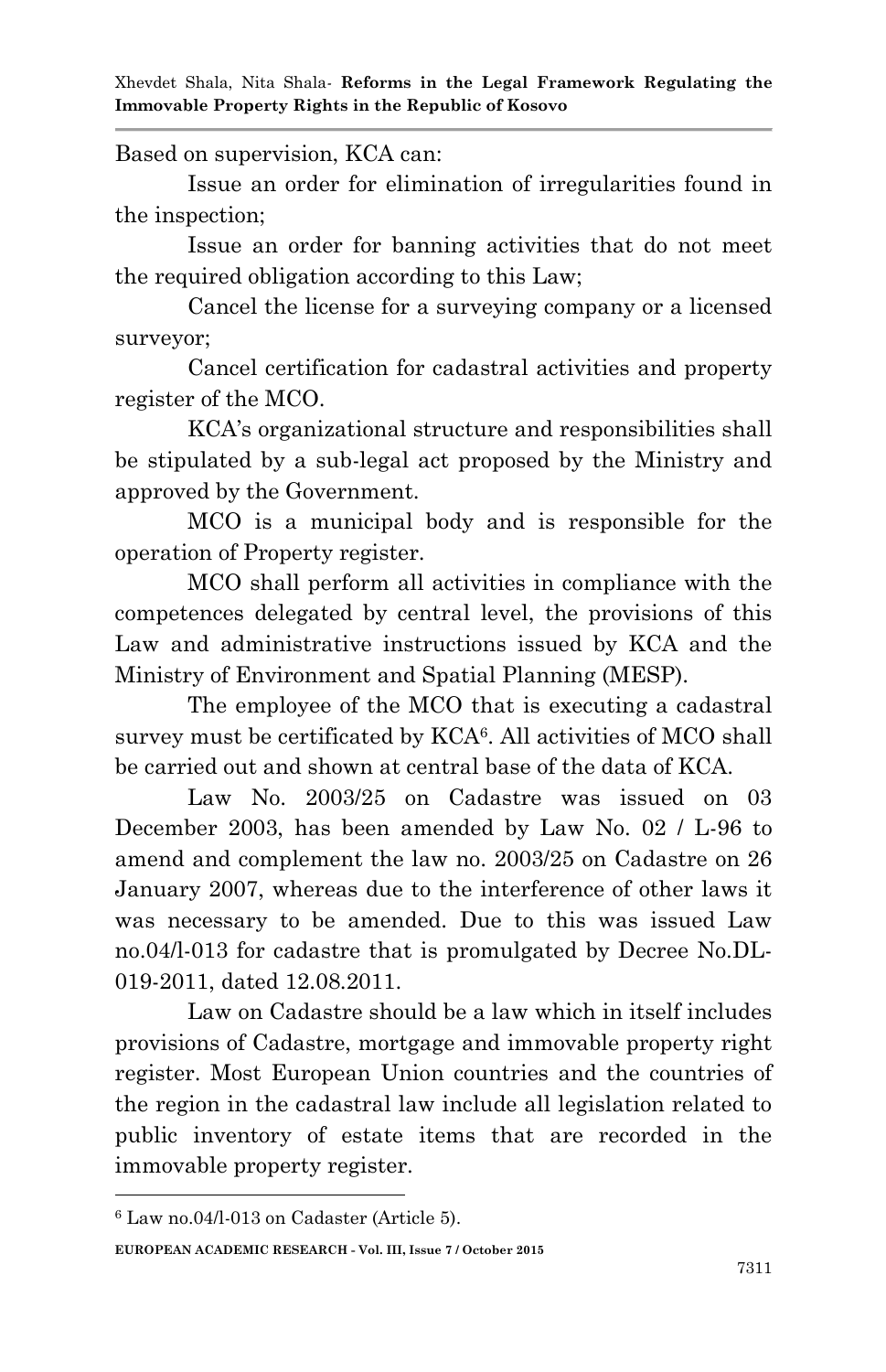#### **Law on mortgages**

As all other immovable property rights, in the Law on the Establishment of the Immovable Property Rights Register, will regulated and rights related to the mortgage. Law on Mortgages No. 2002/4<sup>7</sup> , establishes the means for the creation of mortgages, their effects on the parties to such agreements, their effects on third persons, and the means by which certain mortgages by business organizations may be enforced through non judicial foreclosure in cases of default under the terms of the mortgage document, but shall not apply to mortgages created by law.

With this law the subject to mortgage is immovable property or one of its right through which the owner can possess, the mortgage of land plot -will be implemented throughout the plot. A building or apartment or other parts of the building or similar structure can be mortgaged apart from the remained part of the estate structure or parcel of land on mortgage. All buildings or structures built on a plot of land will now be subject to any mortgage on it if they have the same owner or user.

Under this law the mortgage document is valid when it is written and verified in the same way as other transactions and will include: name, address and details of the pledger and the pledgee; description of the obligations secured by the mortgage, or, if the obligation is set forth in a main separate agreement, main referral of the main agreement; sufficient description that reasonably identifies the collateral of the mortgage, including the cadastral number of immovable property and the name of the municipality where the real property is located; respective ownership certificate, or equivalent; proper permit for construction, if any; proper permit for use, if any; the maximum amount of the financial liability or possible future financial liabilities secured by the mortgage;

1

<sup>7</sup> UNMIK Regulation no. 2002/21 on the promulgation of the Law adopted by the Assembly of Kosovo on Mortgages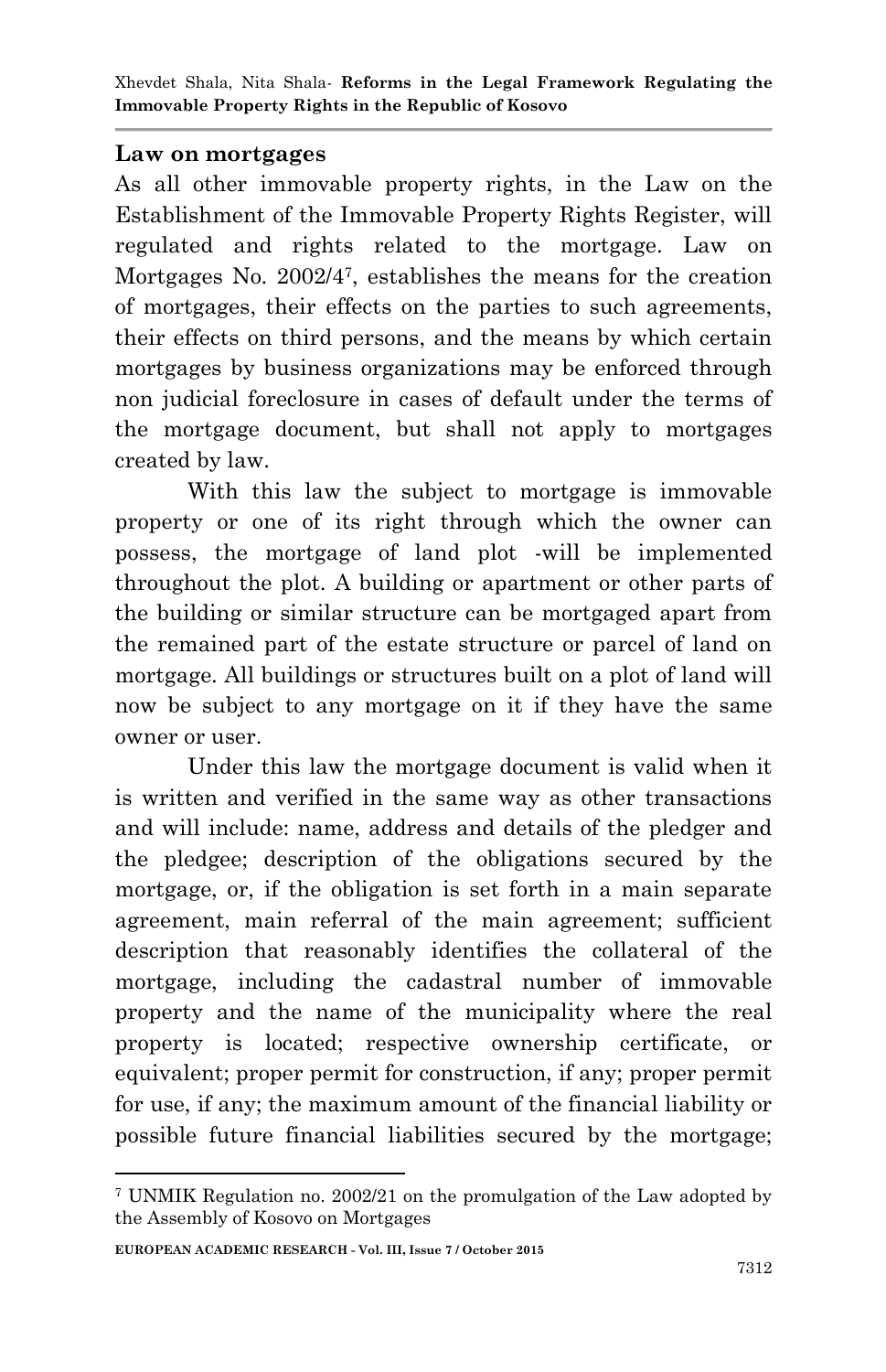statement with bold black letters indicating that the execution of the mortgage procedure can lead to seizures of property and expulsion of the pledger from the property; means for sending documents to the pledger in case of default or enforcement proceedings of the mortgaged property; the date it was signed mortgage document; authorized signatures by or on behalf of the pledger and the pledgee; other rules that will be required by other laws.

The provisions of this law must be met to ensure the possibility for registration for updated property, joint property and the cases of joint ownership that as problems are more highlighted, which make its implementation impossible.

# **CURRENT SITUATION AND POLICIES**

KCA with its organizational structure accomplishes legal obligations set out under Article 1 paragraph 2 of the Law on the Establishment of the Immovable Property Rights Register and other legislation applicable in Kosovo for the management of geo-spatial information related to parcels, buildings, parts of buildings and utilities.

The transfer of some competencies from KCA to the MCO was done by the decentralization process that deals with certain rights and duties in the field of immovable property registration and geodesy.

Currently it is noticed that there is a barrier in implementation of legal provisions, and is contradiction to the best practices of other countries in the EU and the world, especially with member countries of FIG (Fédération Internationale des Géomètres).

Relying on decentralization process with the provisions of Article 18 of Law No. 03 / L-040 on local self-government, deals with competencies delegated by central government, which under a) cadastral records.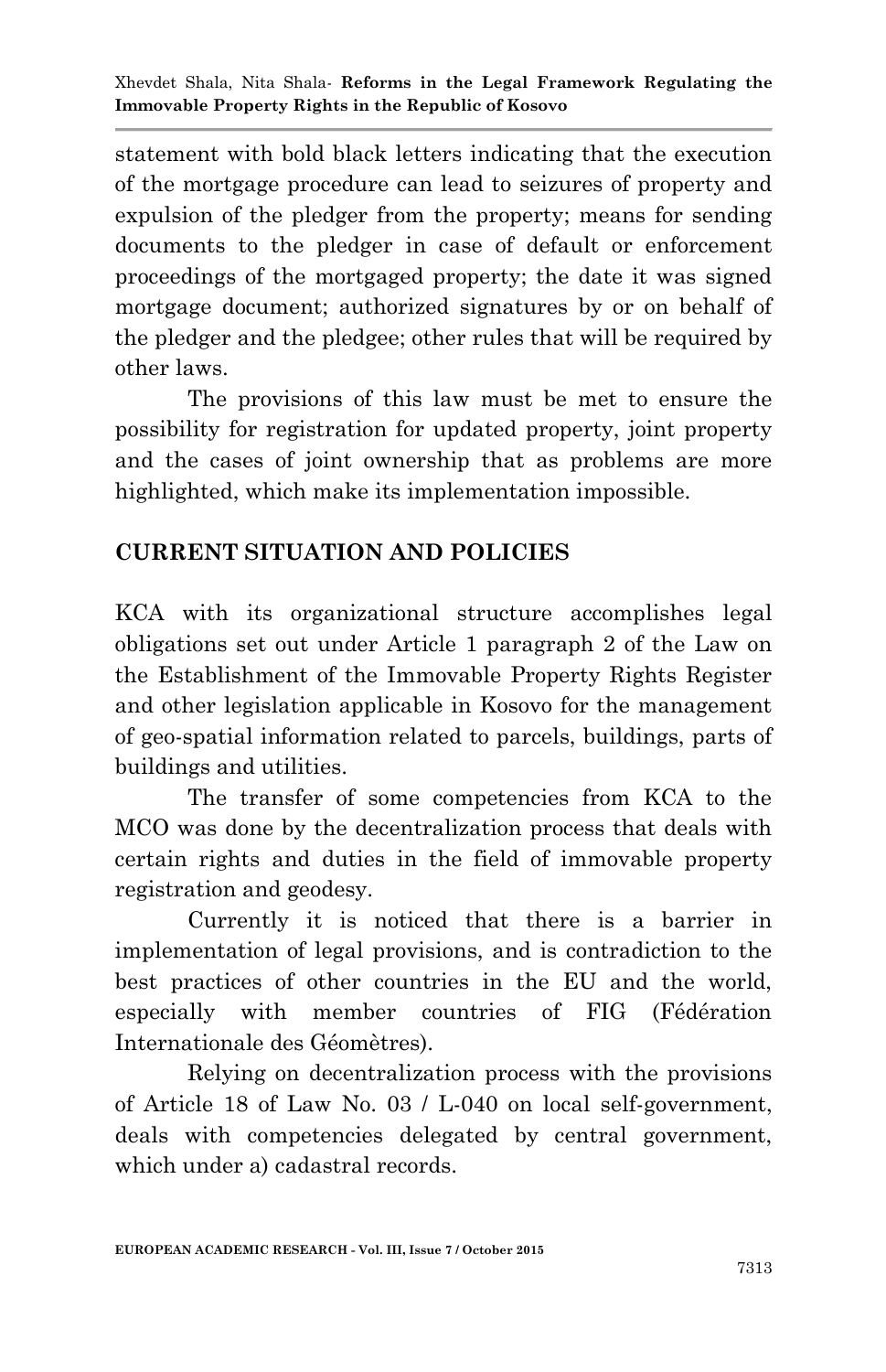Municipal Cadastre Offices (MCO) including the employees, they are part of local government organograms. Organization of MCOs depending on the form of organization and size of the municipality are not organized in a form. MCOs are part of the various departments that comes as an obstacle in professional management and organization according to the contemporary criteria's.

Development of MCO is not uniform, there are major differences in provision of services and it is presented as impossible to overcome the gap created by changes in professional level of giving professional cadastral services.

This organising is not set up illegally, it has been respected the right of self-determination of local government organizational chart. But the same one, unable the implementation of the KCA instructions, amalgams information unreasonable, confuses data control process at the country level, prevents cadastral information processing and timely implementation of the KCA obligations, reduces the registration performance on the change of owners on the immovable property, and simultaneously reduces the level of performance on the security of data on immovable property.

It is not possible for the current system of public finances to track financial transactions, accurate estimates of operating costs for the collection of revenues on behalf of Tariffs for the provision of cadastral products, necessary for the market of immovable properties and security of owners too.

Although, a special code is generated for Cadastre and Geodesy (650), the majority of revenues on behalf of the Cadastral Tariffs are recorded in different codes. The collection and recording of revenues is made at the level of Departments, including other areas that appear as policy enforcement priority of the Municipal assemblies and Mayors of Municipalities. Often municipal plans are not in line and not approximate to KCA plans. Lack of knowledge and lack of the unique priority of municipal policies and KCA policies creates discrepancy on the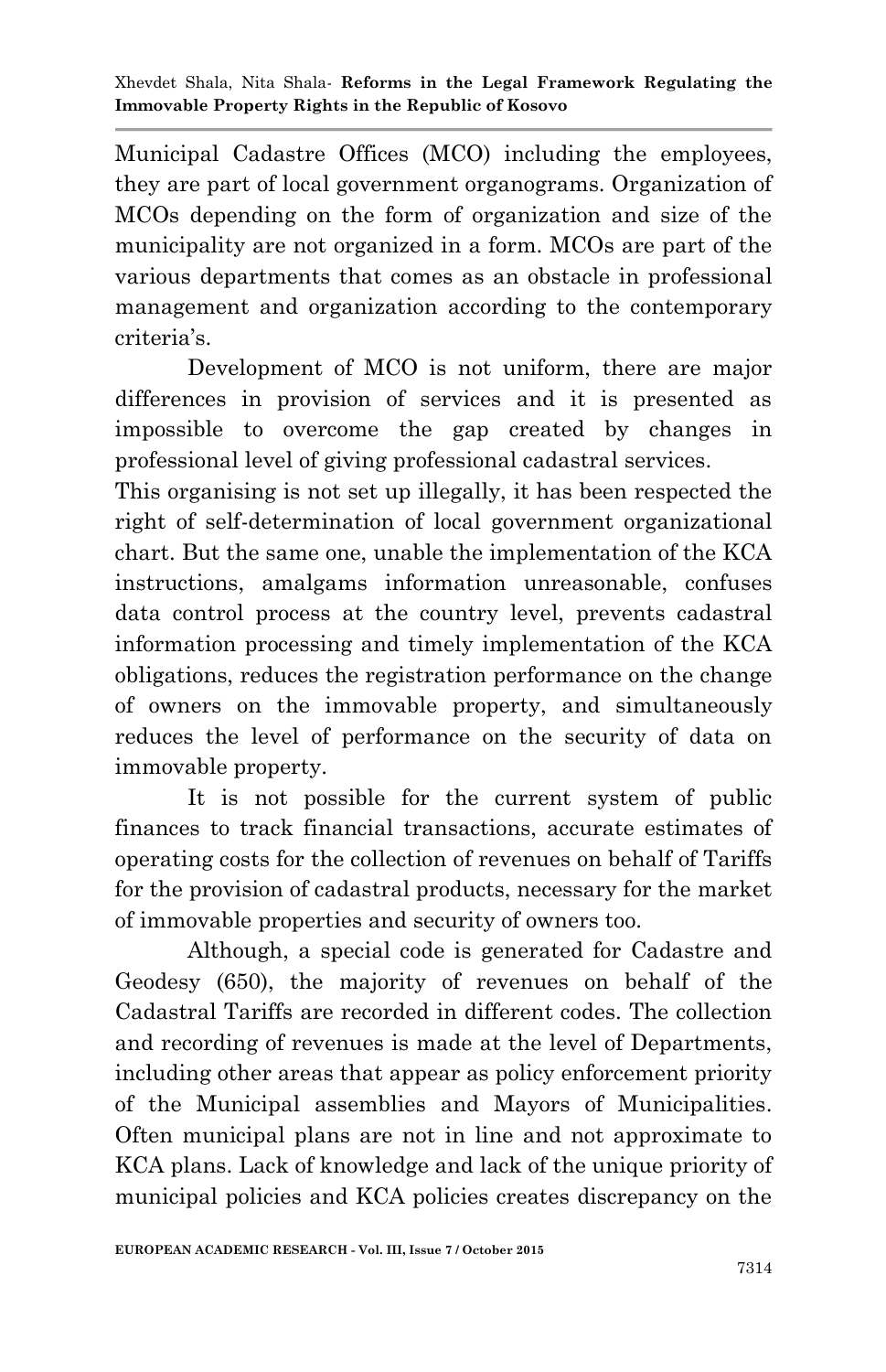development of the level on cadastral services in municipalities among themselves and the discrepancy of unique development at the country level on the cadastral service. This change may be surpassed and may be ensured to provide unique products at the country level, only if all cadastral service is controlled and financed by implementing proven system of sub-ordination of the service in the country level.

Dependence on municipal leadership of cadastral services brings a change of investment for the development of cadastral service, creates changes in the allocation of funds for technical and technological achievements, very important for the cadaster and the safety of owners for immovable property in the country.

The current situation creates difficulties in terms of information standardization, their update and the situation tracking of the immovable property. Municipal Finance Unit cannot generate reports for this sector since it is part of two or more other sectors within the same department. It will remain our duty that with the new integrated law on cadaster KCA and MESP arrange with the Ministry of Finance to establish legal order, sustainable financial safety and security that fees that will be collected from the sale of products, to be sustainable entry and the safety for operation of the safe service to the citizens and sustainable for the country.

Another issue that currently is of concern and burden of the services within the departments where cadastral service functions in the MCO, as is the case with small municipalities with less than 10,000 inhabitants. These municipalities are in lack of professional staff, location and other necessary tools. In case the MCO cadastral service will be in the hierarchy of the management by the KCA, it will necessarily be coordinated and organized equally at the country level.

Currently, the municipalities are facing lack of working spaces and some of them are located in the temporarily rented premises. The help of international donors (and hopefully local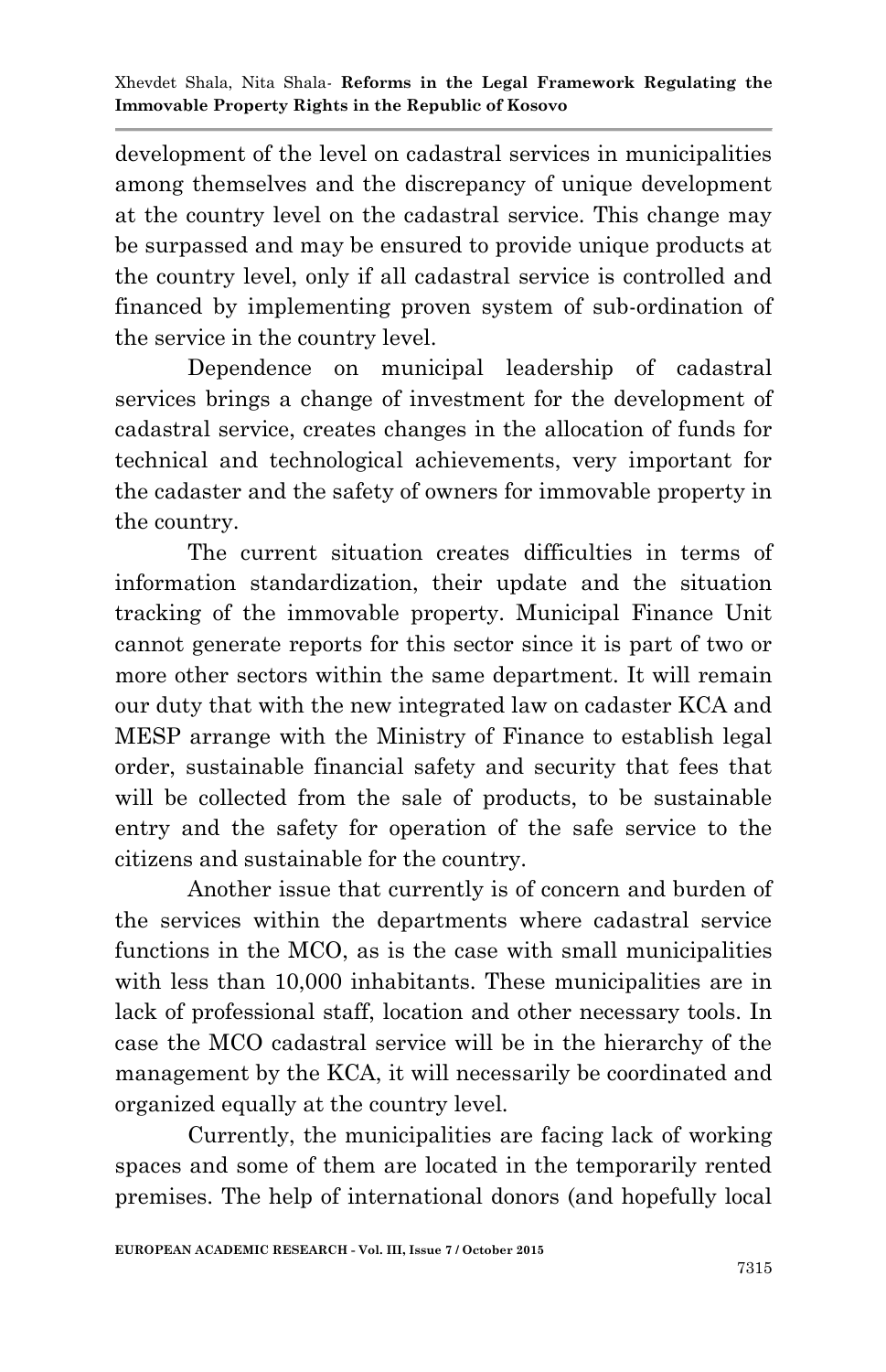ones after the economy gets stronger) is coordinated harmoniously in case the system is organized by a joint body, which is also good practice in other countries.

To carry out the management duties, creation, processing and reconstruction of cadastral information and surveying activities at the country level are employed 389 workers (managers and officials at the central level are 51 employees).

If we compare the number of employees (from 338) and the number of requests for cadastral products (186.619) will see that productivity is not provided in all municipalities equally. Municipalities that have realized the request for cadastral products over the average for workers are: Pristina 85.79%, Peja 60.91%, Prizren 57.93%, Ferizaj 49.97% Gracanica 45.95%, Lipjan 44.79%, etc. These ten MCO carry 66% of sales of products carried at the country level. The average of products for workers is 552 realized requests.

Below average of the country are these municipalities: Novo Brdo with 0.12%, Klina 3.13%, Malisheva with 29.9%, Suhareka 16%, Vushtrri 20%, whereas Junik 80.7% below the average for Kosovo, Partes 76% below average, Deçan 76%, Rahovec 62 % below the average for services provided to an employee during the year. Below is presented the report of the requirements according to MCO.

### **Requirements accomplished through MCO**

Some municipalities have greater number of employees that would have set a norm or standard for the number of employees in the MCO.

The average salary of employees in the Cadastre in the level of the municipalities in Kosovo is 322 euros. If from this average we eliminate directors of the departments who work within the MCO, then the monthly wage average is 299 euros. Wage that is considered as too low, for the level of professionalism, responsibility and self-national importance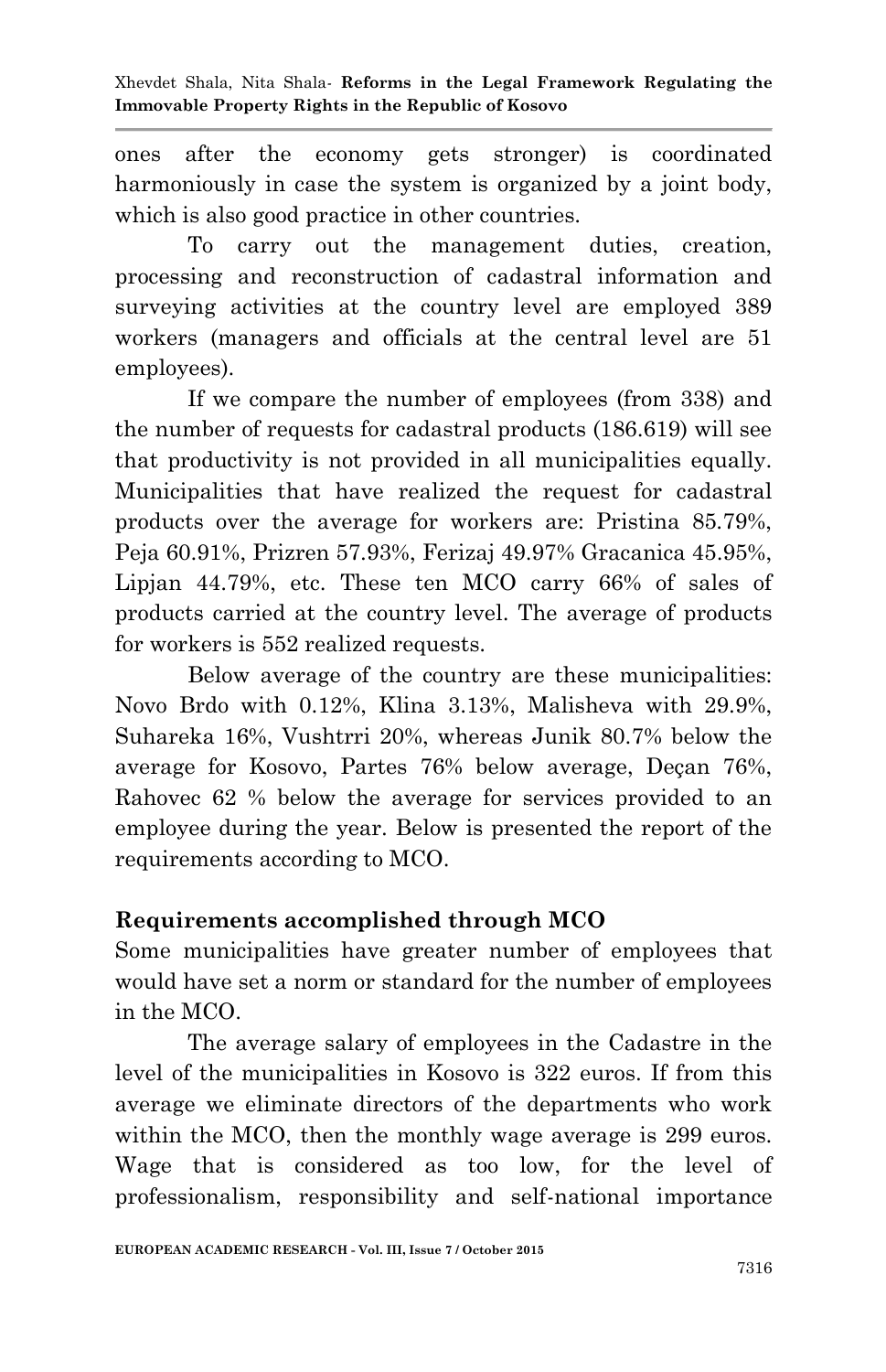(compared with the countries in the region) that deals with the land cadastre management system, national infrastructure of geo-spatial data, inventory maintenance of the immovable property. Wages of 13:59 euros per day for a 4 member's family is undignified for cadastre officers and below the average salary in the country (in 2012 in the Republic of Kosovo the average salary in the budget sector was 372 euros).

Surveys are made and evaluated with the MCO managers, directors of relevant departments, financial and administrative managers and other staff to manage information about cadastral working activities in the KCA. The observation of concrete activities on the ground, the collection and processing of direct information in the KCA and in 34 MCO for evaluation of the groups, the development of quantitative and qualitative indicators collected from the field were done.

Information were collected, not only from financial aspect, from the systems for recording and storing information on immovable property, the functioning of these systems, the quantity of products, cadastral services, professional human capacity, equipment and working conditions, market of real estate, elements on which is build the sustainability of the action but on a legal basis and creating individual rights in the field of real estate. The current status of these institutions, organizational level, questionnaires, materials and documents are collected.

# **Register of the Immovable Property Rights**

According to Statute of municipalities, Organization of Municipal Cadastral Offices and lack of liaison with the Kosovo Cadastral Agency, Municipal Cadastral Offices and their officials are in complete authority of departments where the property rights sector operates.

Infrastructure and logistics activity, working space, equipment, organization and approach of the parties to the cadastral products and services, human resources (Charts),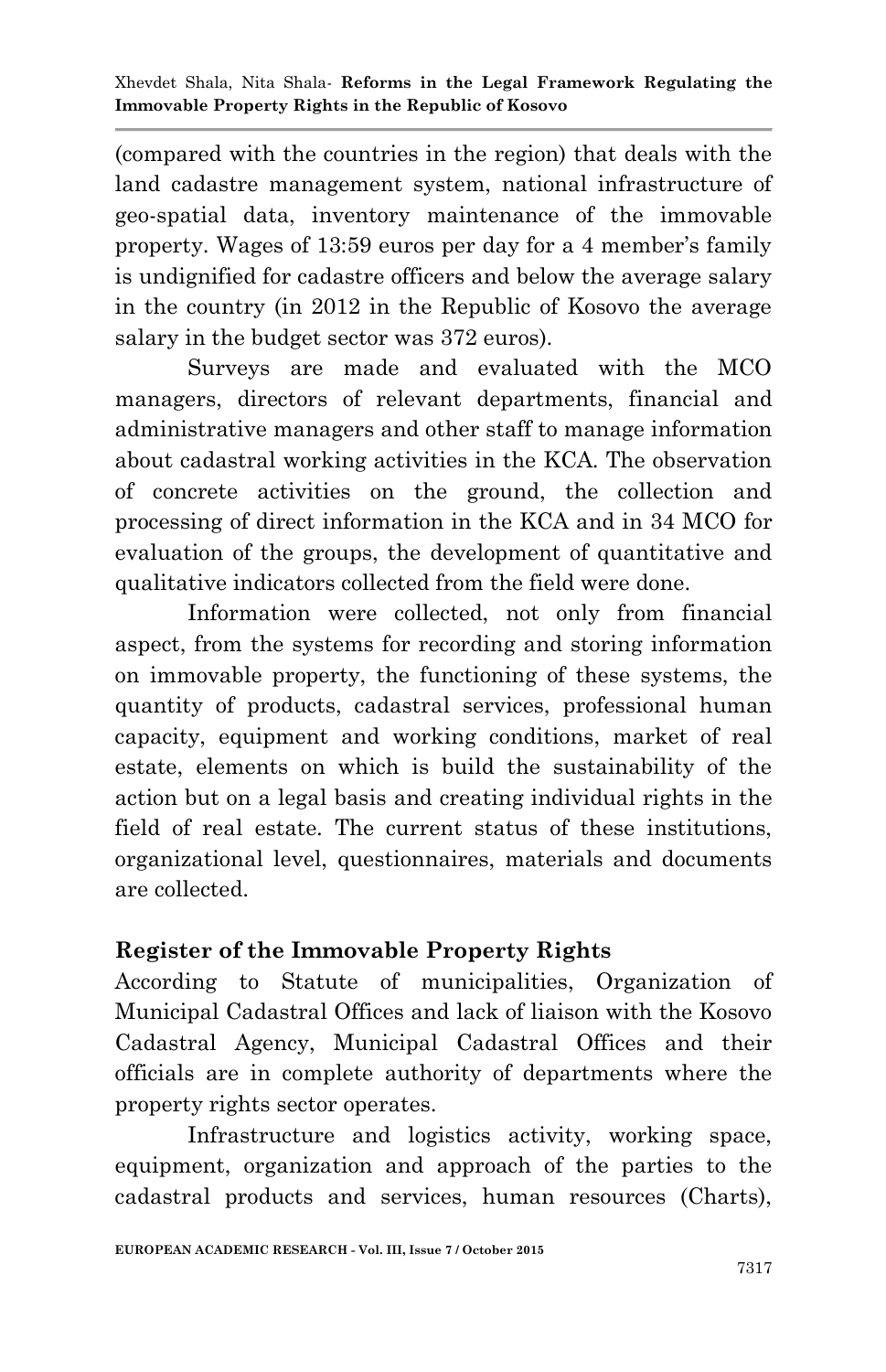professional potential, payments and work motivations are under the authority of the municipal government.

According to the Directors statements of the relevant departments within the Municipal Cadastral Offices and the chiefs of the sector, reports with MCO and KCA, the sector is part of the civil municipal staff.

Working space where cadastral services and products are offered, in which case were addressed the office issues where such products and services are created, officers work load of this sector, offices to receive the parties, the lack of welltrained staff, financial bottle neck and the need for renewal of working equipment's is an urgent need for investment.

Financial matters, financial records system and their interconnection in the function of reporting and presentation of the situation in order to facilitate decision-making, budget structure, financial statements, costs, effects and the improvement of the performance.

The creation of questionnaire in collecting the data from the KCA and MCO. The objective were the Directors of Departments where MCO act within their departments, the relevant sectors Managers and the Head of finance and other officials responsible for the development of the projects and processing of cadastral information should be set in the same line of the responsibility from KCA to the MCO.

KCA will have the possibility to evaluate the property market and make their liaison within the services and cadastral products, the evaluation of estate, the training, the certification of the real estate, analyses of cadastral products, bids for the cadastral products and services, the level of requests for cadastral products as well as proposes the fees for cadastral products.

Using research methods for research on incomes from existing tariffs: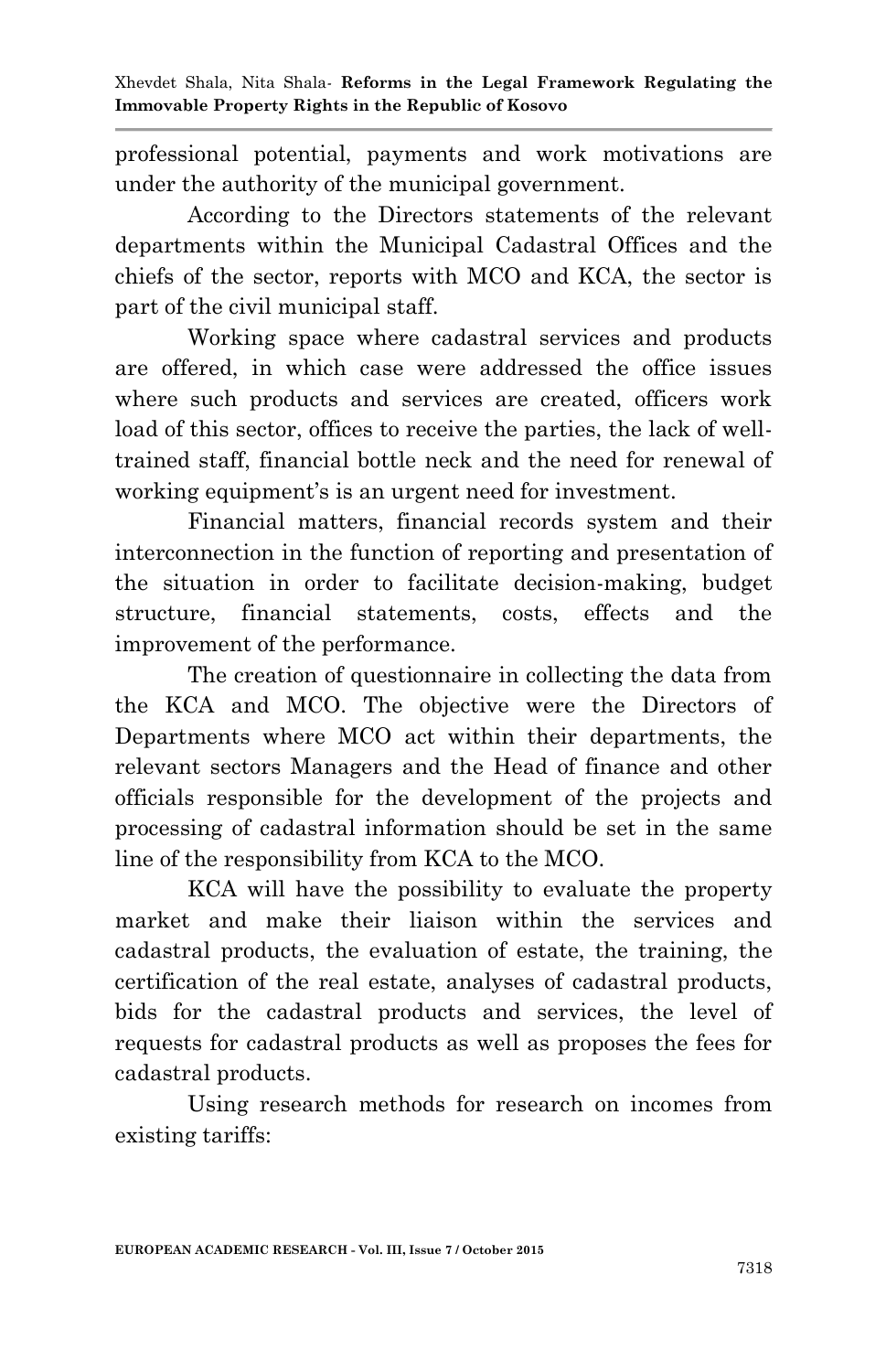- Analysis of self-incomes for the cadastral products offered by MCO,
- The analysis of self-incomes from the products and services that KCA offers and the tendency of the requests from various institutions (Companies, Agencies, Banks and other institutions); and
- The use of the statistical data and of the relevant information for analyse from the Ministry of Finance of the republic of Kosovo (MF), Kosovo Statistics Agency (KSA).

### **Management institutions of the Property rights system**

Management institutions for property rights system according to the legislation in power of the Republic of Kosovo and the EU standards.

The system for the administration of the cadastral services includes:

- The Assembly of the Republic of Kosovo the highest legislative body;
- The Government of the Republic of Kosovo
- Ministry of Environment and Spatial Planning (the Ministry) – high executive body in the territory of Kosovo that creates and implements national environmental policy and coordination with other countries and international environmental organizations;
- Kosovo Cadastral Agency; and
- Municipal Cadastral Offices.

Law on Cadastre, Law on mortgages and Law on immovable property rights register, sustainable development strategy for the KCA 2012 - 2017 are aligned with ministerial Council decisions on land management.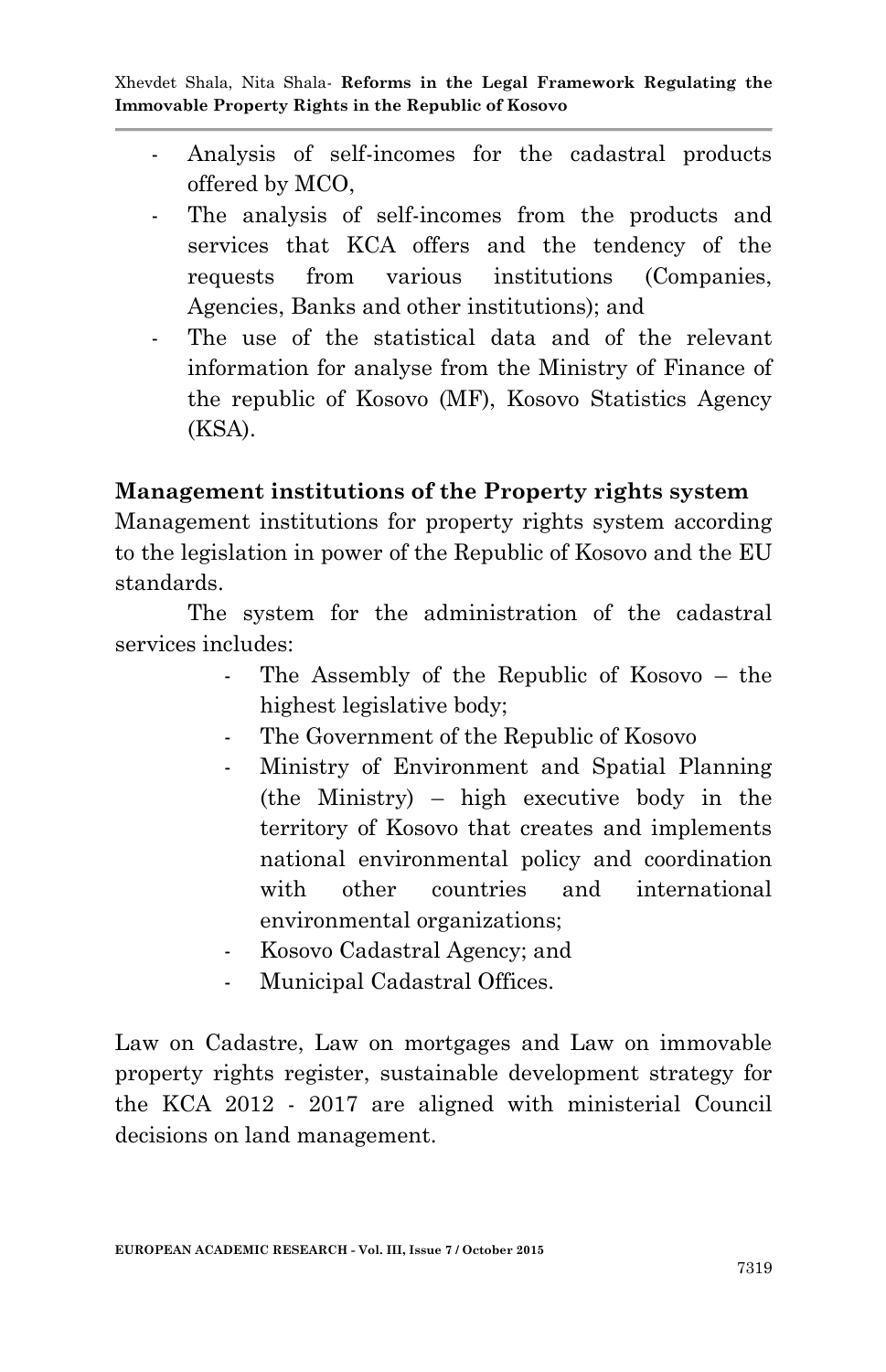## **Las and sub-legal acts**

### **Applicable laws**

Law on Amendments and additions to Law on IPRR 2003-13

Law on Establishment of the Immovable Property Right Register No.2002-5

Law No 04 L-009 on amendments and additions to Law 2002 5 on the establishment of the immovable property right register

Law on mortgages No.2002-4

### **Administrative Instruction**

Administrative Instruction No.14/2012 on the establishment and administration of the alphabetical list on names, reserve list and their assignment by the municipal register on the addresses.

Administrative Instruction No.13/2012 on installation of physical address signs in public circulation, areas, building, houses, objects and free cadastral parcels.

Administrative Instruction No.12/2012 on assigning the naming and numbering of addresses for public circulation areas, buildings, parcels and free cadastral parcels.

Administrative Instruction No.11/2012 on the sequences of address elements and assigning the format of letters numbers and address signs.

Administrative Instruction No.032012 for the work of the Commission for Cadastral Reconstruction on the Immovable Property Right Register

Administrative Instruction No.022012 for the Cadastral Reconstruction and the Immovable property right Register

Administrative Instruction No.01/2013 for Licensing of Surveying Companies and Surveyors Administrative Instruction MESP No. 24/2013 for the procedures on creation and administration of addresses and state register of addresses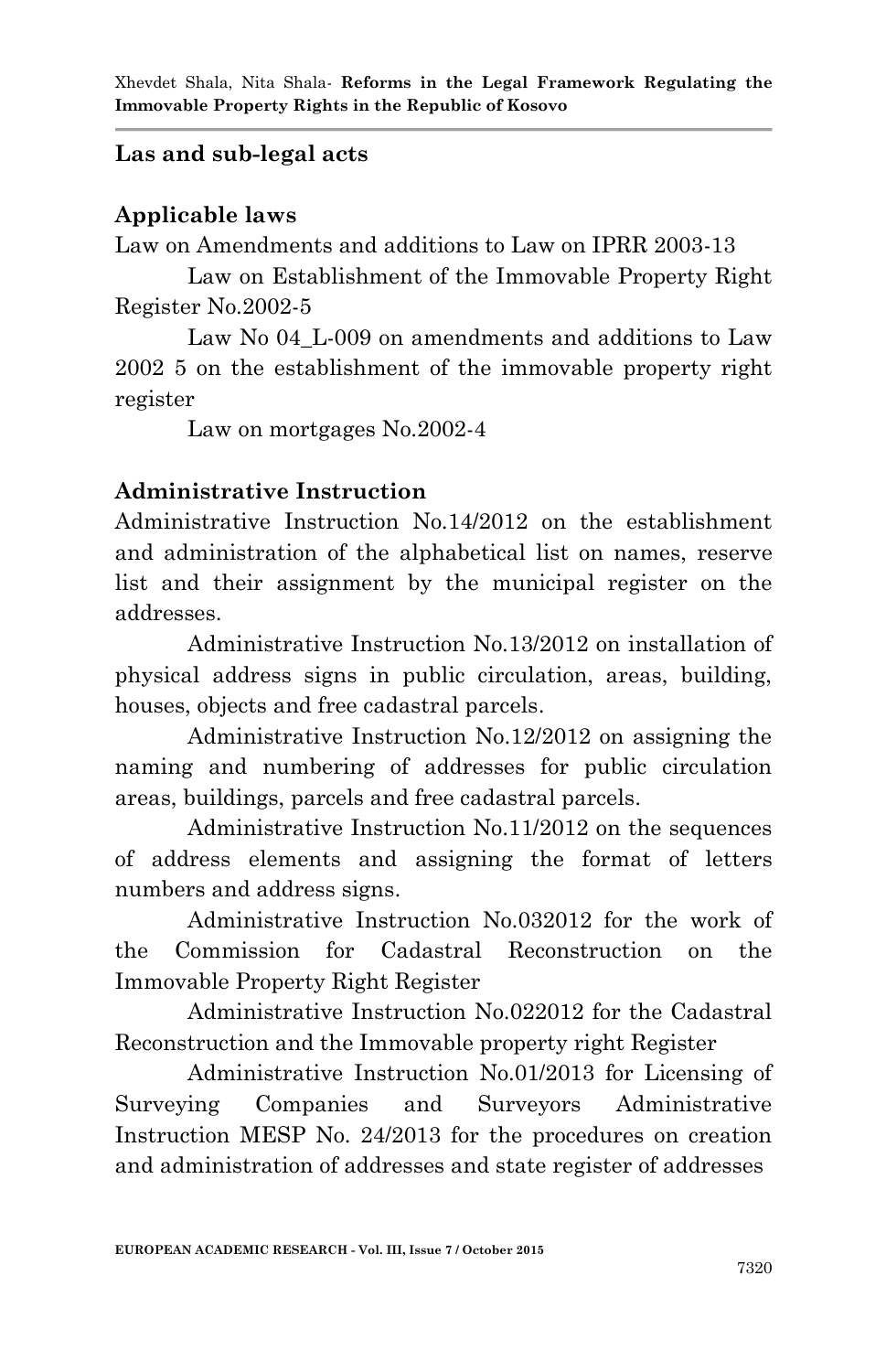Administrative Instruction MESP No. 08/2014 on Fees for Registration on Immovable Property Rights Registers Services by Municipal Cadastral Offices

Administrative Instruction MESP No. 25 2013 on Fees of products and services of Kosovo Cadastral Agency

Administrative Instruction AKK 2006 01 on Implementation of Law on Establishing Immovable Property Rights Register

Administrative Instruction No. 052012 on Fees for Services and products provided by Municipal Cadastral Offices and Licensed Surveying Companies

Administrative Instruction No. 042012 for Public Awareness Campaign during the Cadastral Reconstruction and Immovable Property Right Register

Administrative Instruction for Cadastral Surveying including GNSS-Technologies

## **Working frameworks**

Working guidelines No. AKK 2013/02 on standardization of cadastral measurements – completed.

Working guidelines No. AKK 2013/01 for correction of surfaces.

Data delivery model for cadastral registration of the immovable property rights.

### **Manuals**

Catalogue for Measuring and Creating Cadastral Units

Manual Procedures for Registration of Property on Cadastre

> Manual for the creation of building cadastre Manual for the address system Manual for KCLIS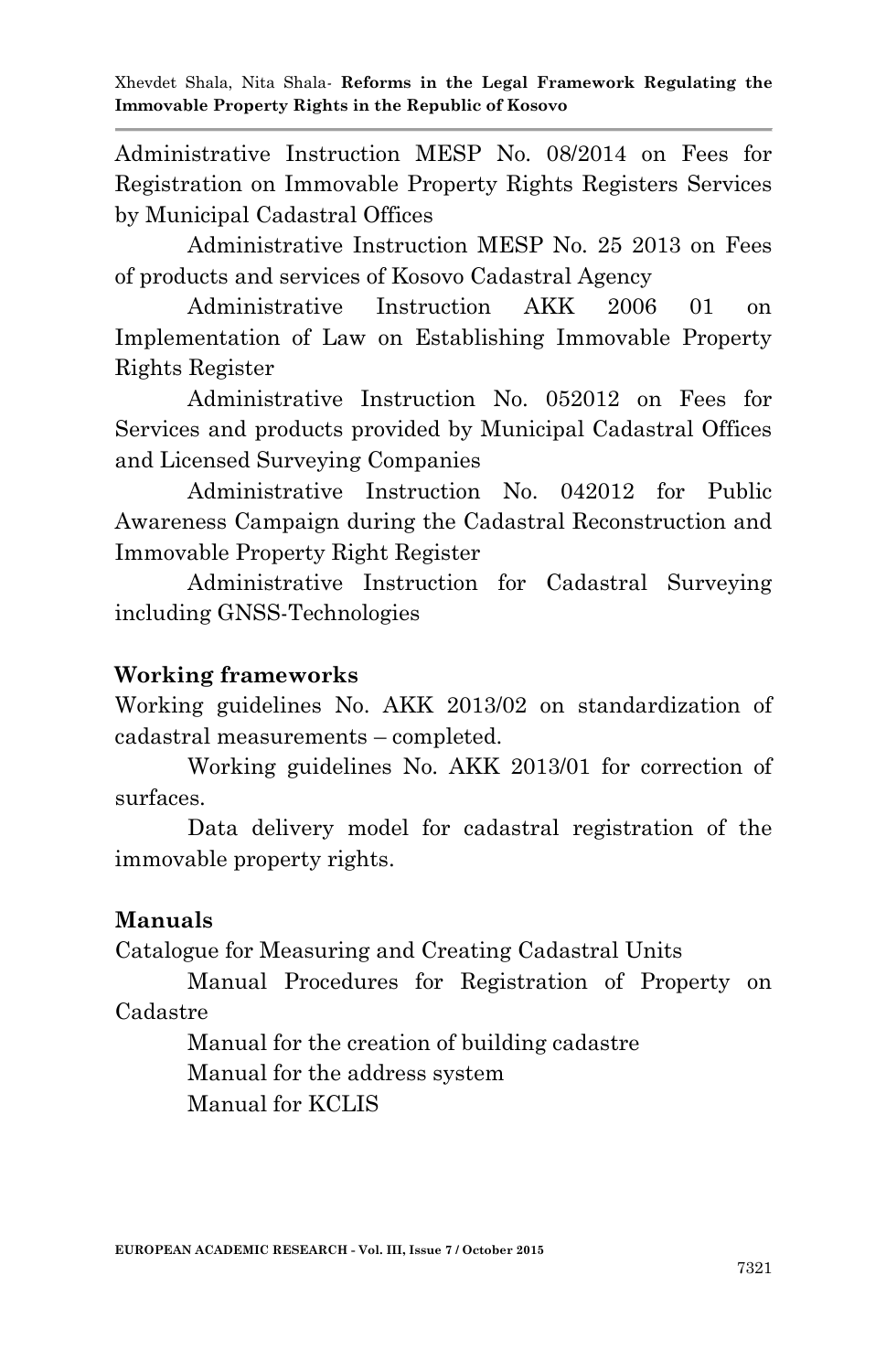### **Current program**

KCA and the MCO are based in developing documents of the Agency; Development Strategy 2009 - 2011, Business Plan 2009 - 2014, the Government Program 2011 - 2014, Medium Term Expenditure Framework 2012-2014, the Budget of the Republic of Kosovo in 2011, Budget of the Republic of Kosovo in 2012, the budget of the Republic of Kosovo 2013 Budget of the Republic of Kosovo for 2014, the Law on Public Financial Management and Accountability, No. 03-L-048, Law No. 03-L-49 on Local Government Financing<sup>8</sup> , Law 03 / L-040 on Local Self-Government , Law 2003/25 on Cadastre, Administrative Instructions nr.01-2009; Administrative instruction No.05-2012 on Cadastral services and Cadastral products offered by the MCO, Administrative Instruction nr.25-2013 for products and Cadastral services offered by the KCA, the EU and EP Directive as well as EC INSPIRE on the creation of infrastructure for geo-spatial information integrated in the EU.

## **Additional evaluation of the current policy**

The fact known worldwide that Kosovo seeks a uniformed development, controlled and economically fast, it may be assisted by guarantees on accuracy of documents on immovable property, as well as the guarantee for mortgage loans the realization.

The main challenge will be vertical organizing and the sustainable self-financing of the KCA at the country level. To reduce costs will be respected all government`s decision and policies. Safety in the documentation for immovable property is a factor that guarantees the foreign investor too for the capital commitment and business opening in Kosovo.

Current policy is encouraging foreign investment, open for investment from abroad and guaranteeing their capital. Cadastre has the opportunity to raise this safety with

1

<sup>8</sup> Law No. 03-L-49 on Local Government Financing, issued by Assembly of Kosovo, 2010, Prishtina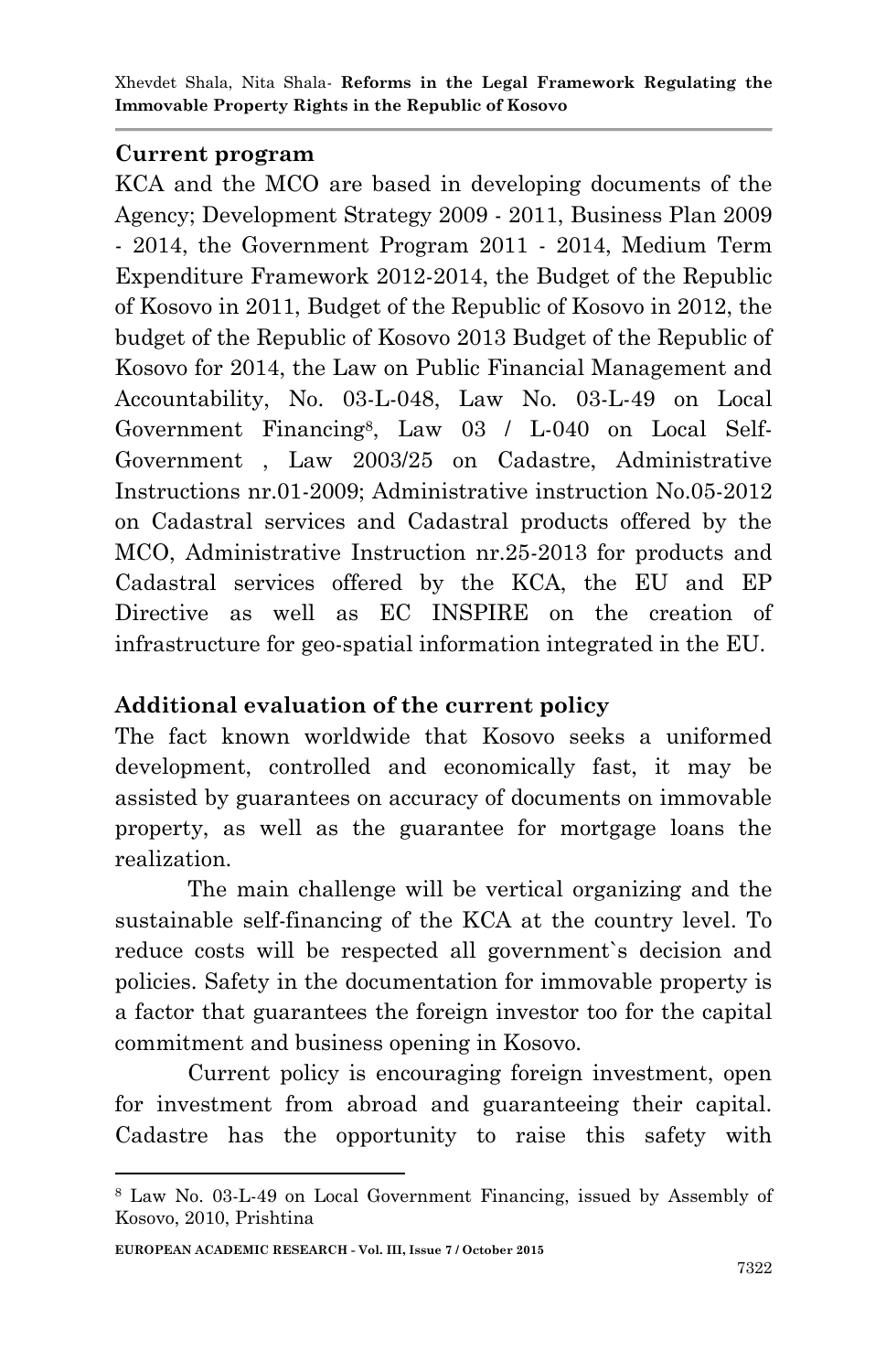seriousness at work and the provision of the safety of the rights that are registered in the Cadastre.

### **Experiences in other countries**

Countries in the region have gone through transitional phases the same as it goes Kosovo. Best experiences of these countries, as in the drafting the development of legislation. The level of economic development, international support for approximation of the economic development with the EU countries, as well as the education level of the labor force, do not differ so much Kosovo from other countries.

## **Goals and Objectives**

The strategy for the service quality, updating and maintaining data, cadastre without paper, and security created for the immovable property owners are the main objectives of KCA. The aim is to fulfill the requirements of the platform issued by the XX Congress of FIG Cadastre 2014, commission 7 property rights and property register.

All of these goals are attainable by enabling the realization of the development strategy of KCA until 2017. By these is guaranteed equal development with other regional countries and requested guarantee for the membership in the European Union.

## **Goals**

Defining and setting goals for the quality of cadastral services;

Self-evaluation and quality control of services and evaluation of products offered by KCA; Evaluating the quality of service on the basis of the methods and criteria set out in the EU; Creation of integrated geo-information system at the country level and global level interconnections;

To ensure the availability of this information to the public; and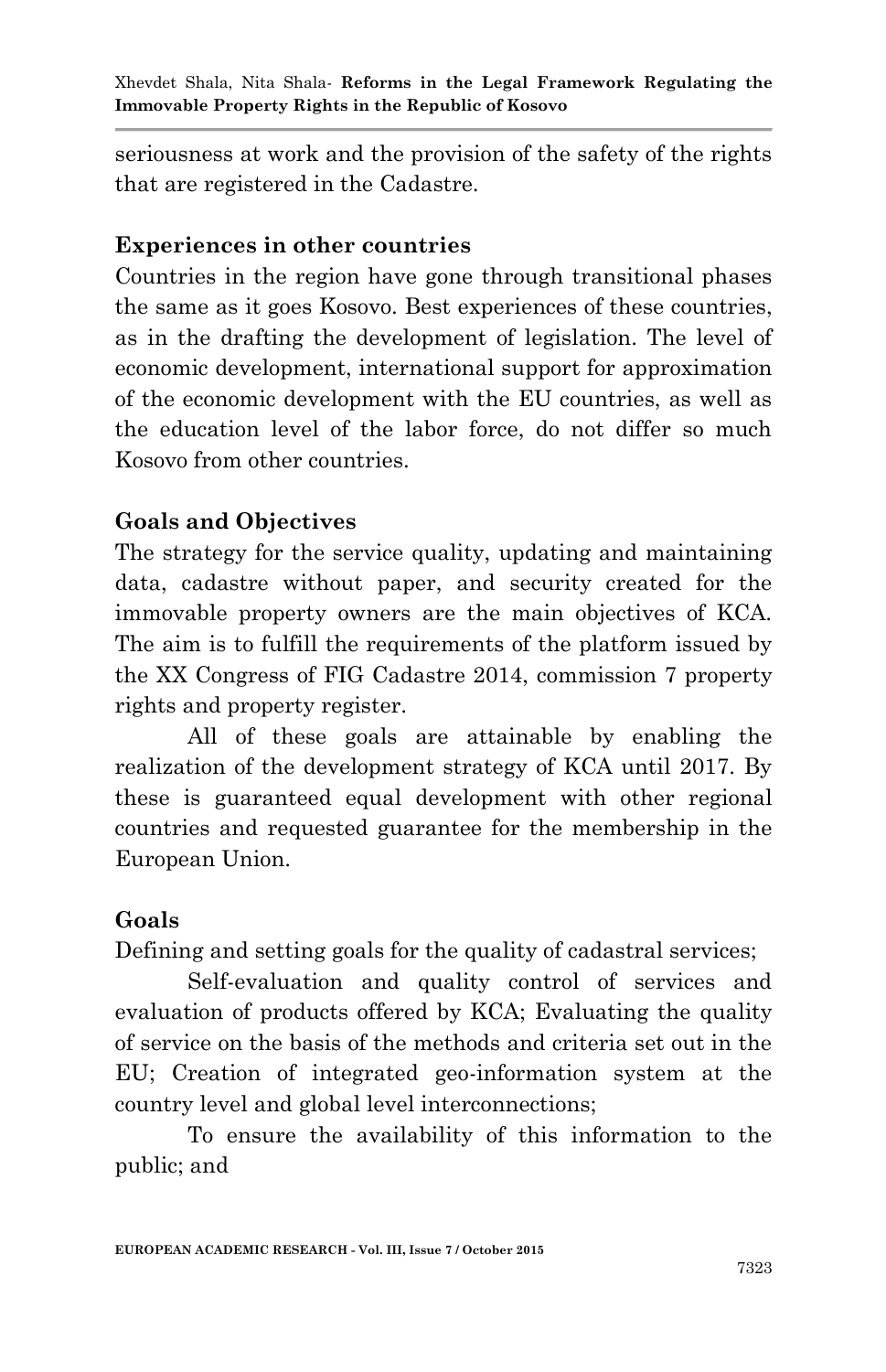Harmonization of current law Directives and Regulations of the Parliament and the European Council.

#### **Objectives**

- Implementation of EU directives, and implementation of Kosovo legislation;
- Providing a framework for protecting the quality of services;
- Promote the importance of the immovable property inventory, security services, and air quality as determinants of health and welfare of the population.

Preparation of Draft Law on Cadastre shall be made for easier implementation by citizens, officials, and results in meeting the country's priority to strengthen the rule of law

### **Options**

Draft law on cadastre sets out targets for cadastral services and all rights in public Inventory of the real estate as well as the alternative policies for further improvements of the recording, updating and registration of the real estate. As direct beneficiaries are the owners of the immovable properties, especially.

#### **Proposal for options**

To provide significant benefits to real estate inventory with self-financing, in order to have a sustainable development and in the interest of the public, are these options;

- First option Non amending the Law on cadastre, Law on mortgages and the Law on the Immovable property right register;
- Second option Amendments and additions of three laws in particular; and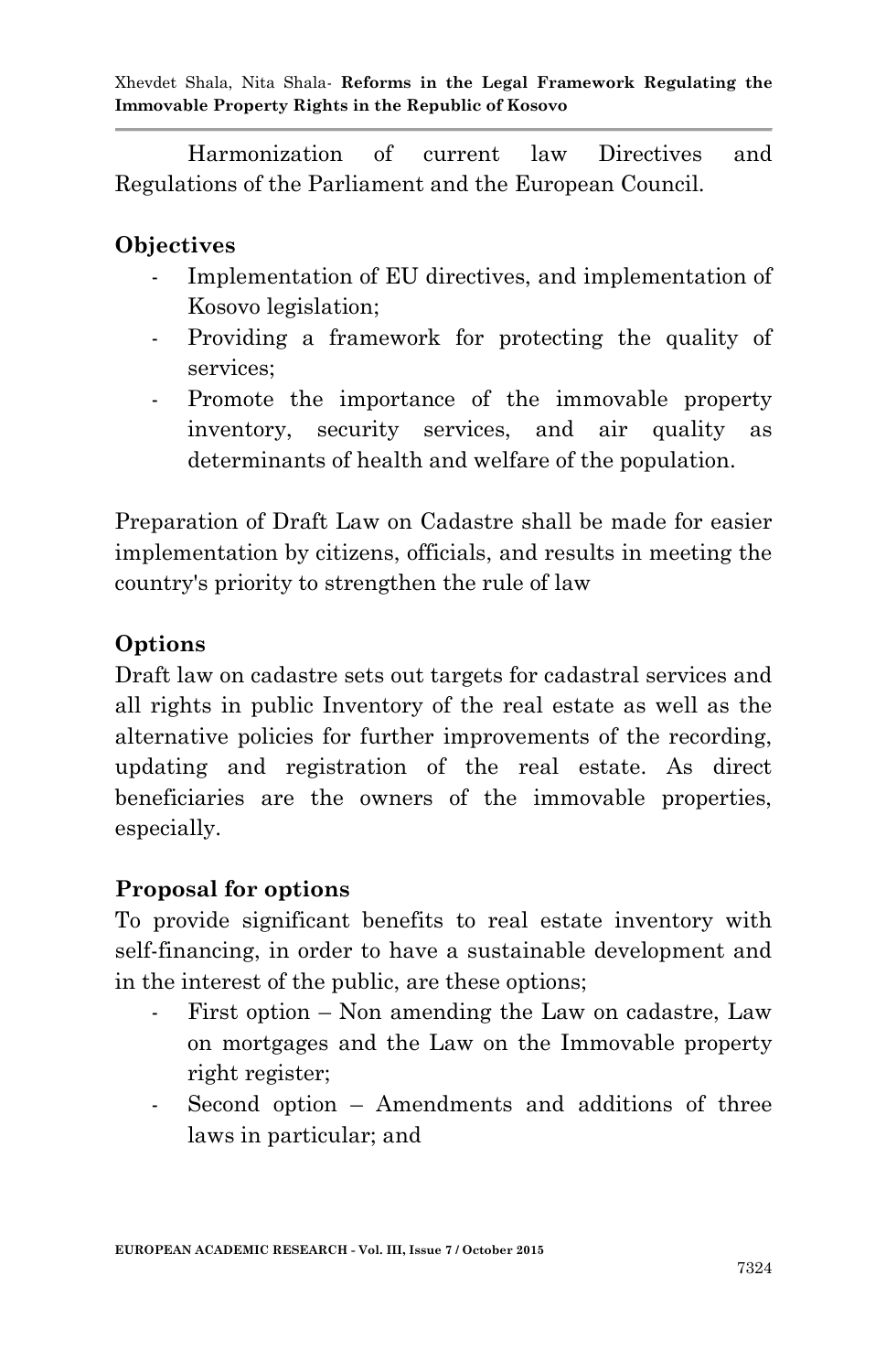Third option  $-$  issuance of integrated legal act such as: Law on cadastre

#### **Benefits**

#### **First option:**

By not changing the Law on the immovable property rights register, it will not be able to include all the obligations arising from EU legislation; the process of registration will stagnate, update and inventory of the immovable property rights, impossibility of the application of technical and technological changes to data processing, as well as the need for rapid action for registration and the cadastre system implementation without paper, will not be fulfilled. It is assumed that this option will result in stagnation of the cadastral system.

#### **Second option:**

Partial Amendment of the Law on the immovable property rights register, it has a necessary volume legal provisions and the opportunity to misrepresentation, conflict of laws between them creates difficulties in application and their implementation of the obligations arising from EU legislation. Partial Fulfillment of Laws in question has three procedures that should also apply for amendment. Requires special consultation for each law and each one must go through the same path. Since, the Government Institutions and the European Commission will offer continued support for each law, the second option costs three times more and provides product with three time greater volume. It is assumed that this option will result in the improvement of real estate inventory and can be applied as such, but it is in excessive volume, but provides a lower level than the third option.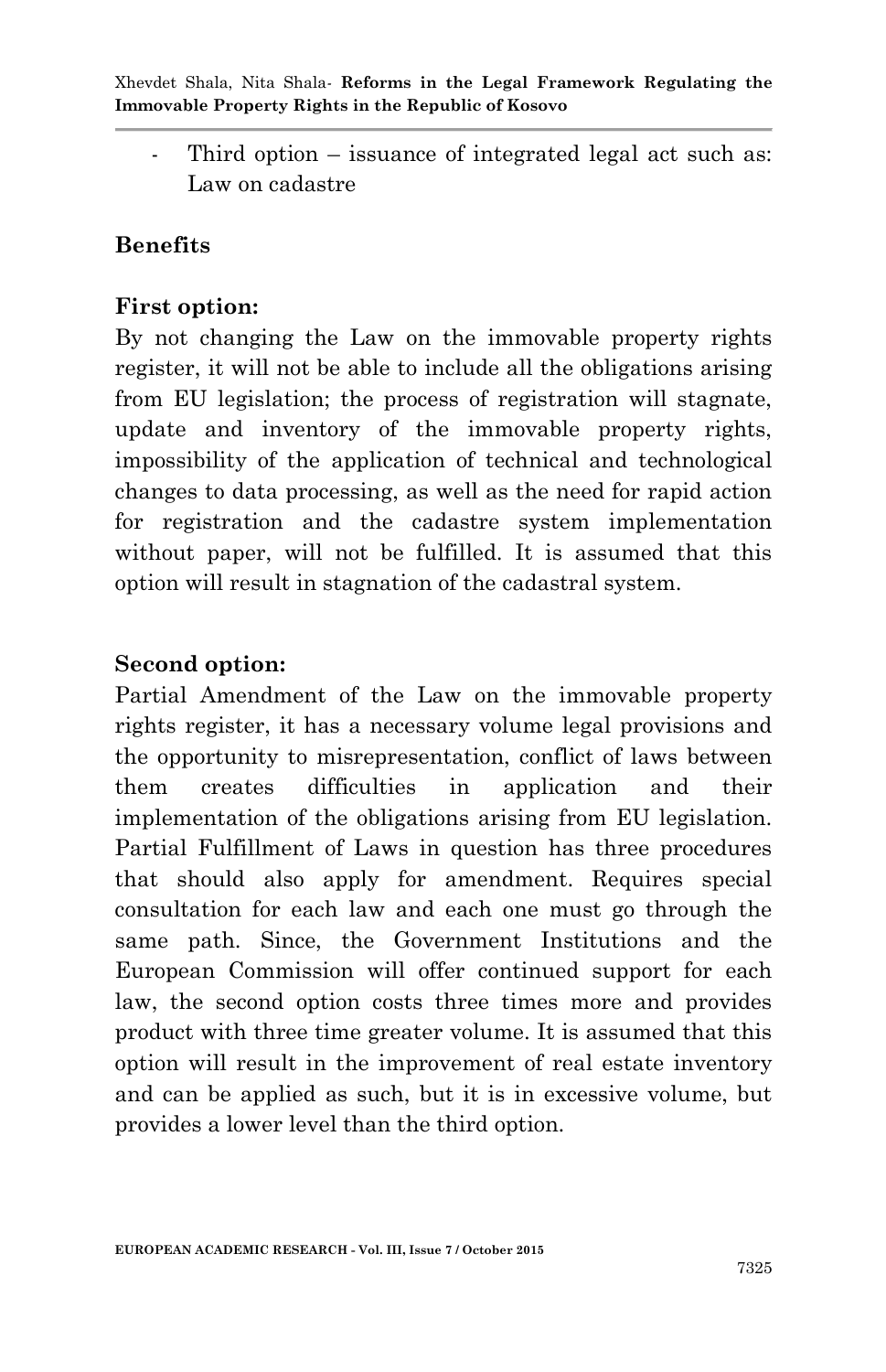# **Third option:**

The Republic of Kosovo is strongly committed to achieving the conditions for the process of negotiations for accession and full membership in the EU, whereas the particular challenge is the harmonization with the *aquis communautaire,* and its application to the field on guaranteeing the property rights and providing property inventory by public authority. This requires systematic institutional changes, organizational and investment in the best techniques available, in order to meet the targets set in relation to safety, maintaining accuracy, fast and under the terms of the level of other European Union countries for cadastre and registration of other property rights related to immovable property.

Since the existing laws are not in line with each other, the law on mortgage and the law on the immovable property rights register is issued before the declaration of independence, issuance of Kosovo constitution, and are not in line with the basic principles of contact group and Ahtisaari Pact, it is necessary to make changes and additions. It is considered as economically reasonable and in the functional aspect more appropriate to draft a law that is comprehensive and that regulates the matter of public register, as part of public right for inventory for the immovable property rights at the country level.

Drafting, review and approval of draft Law on Cadastre will adjust which area is likely to be regulated by Administrative Instruction and their changes are easier when dealing with the application of technical and technological advances.

# **Analysis of options**

This legislative action would be fully in line with the Government's commitment to establish legality and rules for the cadastre services and the registration of the immovable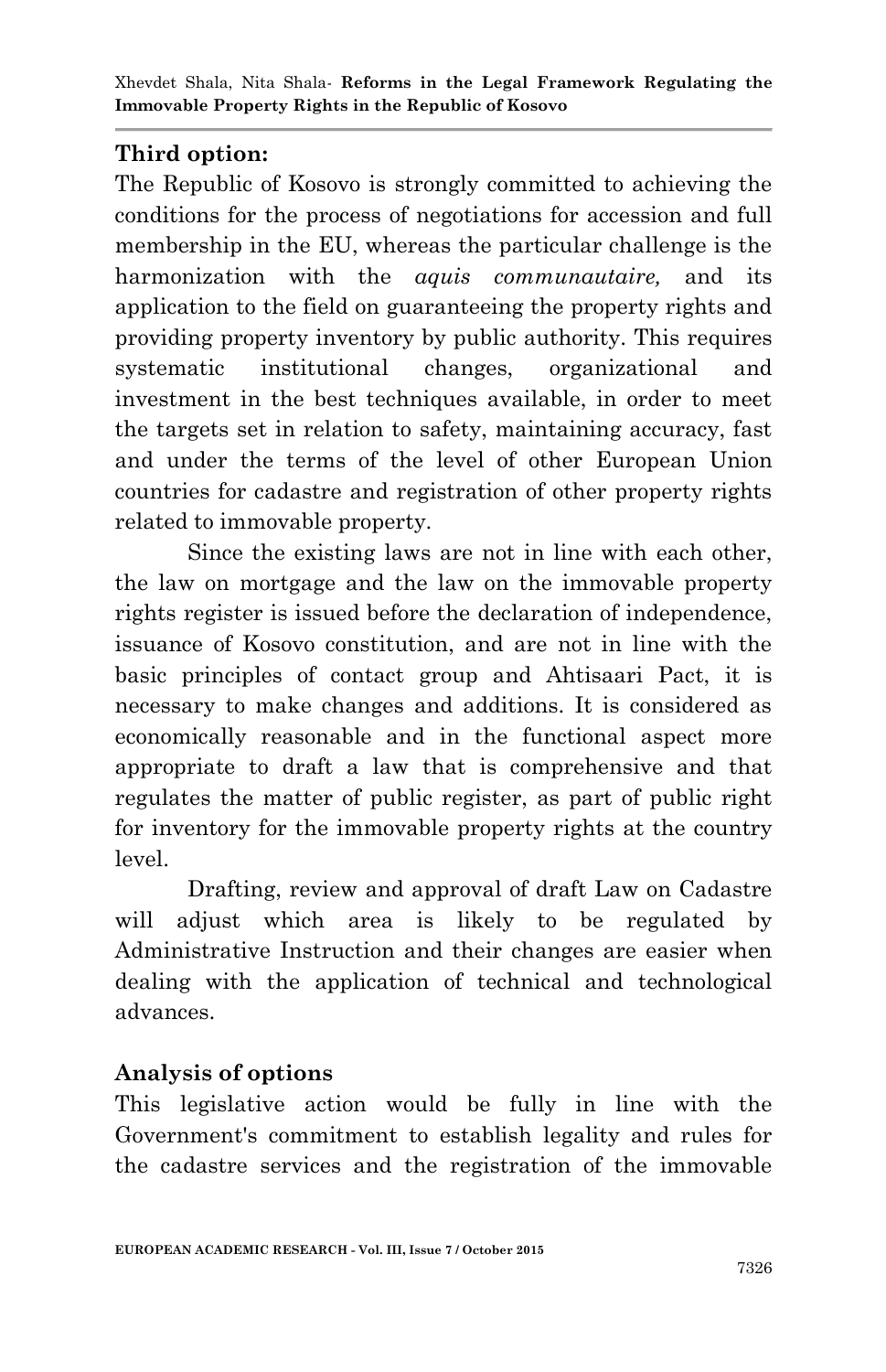property, which would be in accordance with the EU legislation and the countries of the region.

Amendment and additions to these laws will reduce and save the time for registration of immovable property and for the safety of cadastral data, which will be reflected in the welfare of the population, respectively, by the increase of foreign investments.

#### **Benefits of activities**

With the amendment and addition to this law shall be created mechanisms and instruments that will facilitate its implementation and shall contribute in the improvement of the registration of the immovable property services in the Republic of Kosovo.

The implementation of these actions will contribute in:

Reducing the time limit for realization of rights in obtaining the registration of the immovable property documentation and acceleration of the registration deadline;

Active promotion for the registration of the immovable property rights; and

Ensuring coordination of all communities to understand the importance and contribution for securing their rights and encourage them to maintain the quality of cadastral data and other rights related to immovable property for growth and progress of the business in a safe area with cadastral documentation.

#### **Cost analyses**

The approval of the draft law on cadastre does not have an additional cost and may be concluded. Therefore the field of cadastre and the registration of the property rights will be selffunded.

The table below contains the annual cost of services, of the enforcement of the law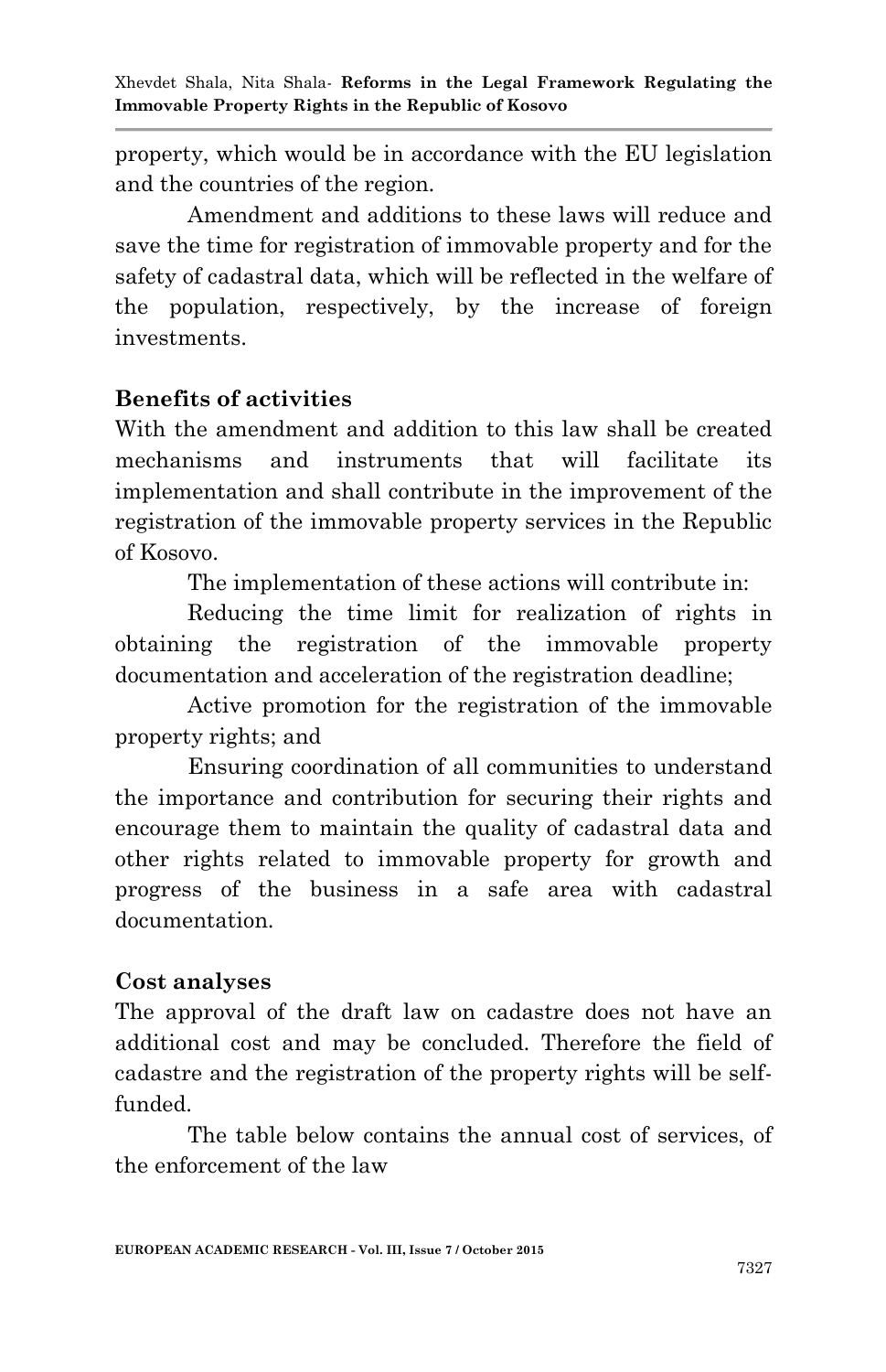# **Impact**

## **Economic and social impact**

In the development of the Republic of Kosovo, the long-term success in economic and social development will depend on the sustainability of certain policies, in the field of real estate circulation as well as the safety of documentation issued by the KCA.

Achieving the desired balance between economic activity and the use of immovable property assets for the guarantee or as safe goods in the circulation of goods, requires to share the responsibilities, one of which is the security, speed and guarantees to immovable property estate data.

The development of the cadastral services and the assurance with the immovable property is one of the guaranteed motivators for the development of the economy.

## **Consultation**

On Amending the Law 2002 5 for establishing the immovable property right register, and the Law on Mortgages No. 2002-4, were consulted the departments within the Ministry of Environment and Planning Spatial and KCA when it came into conclusion that a new law on registration of the immovable property should be issued, which will mainly regulate vertical organizing and registration of the immovable property of the registration of the immovable property system as well as selffunding matters of the KCA with its services.

Moreover, the need for amendment of these laws aroused during the consultations with municipalities and other parties, during the consultation of the EU relevant legislation. The consultation process was initiated and developed this year including the organization of public debate in the municipalities. The document has been completed, after reviewing the comments provided by interested parties.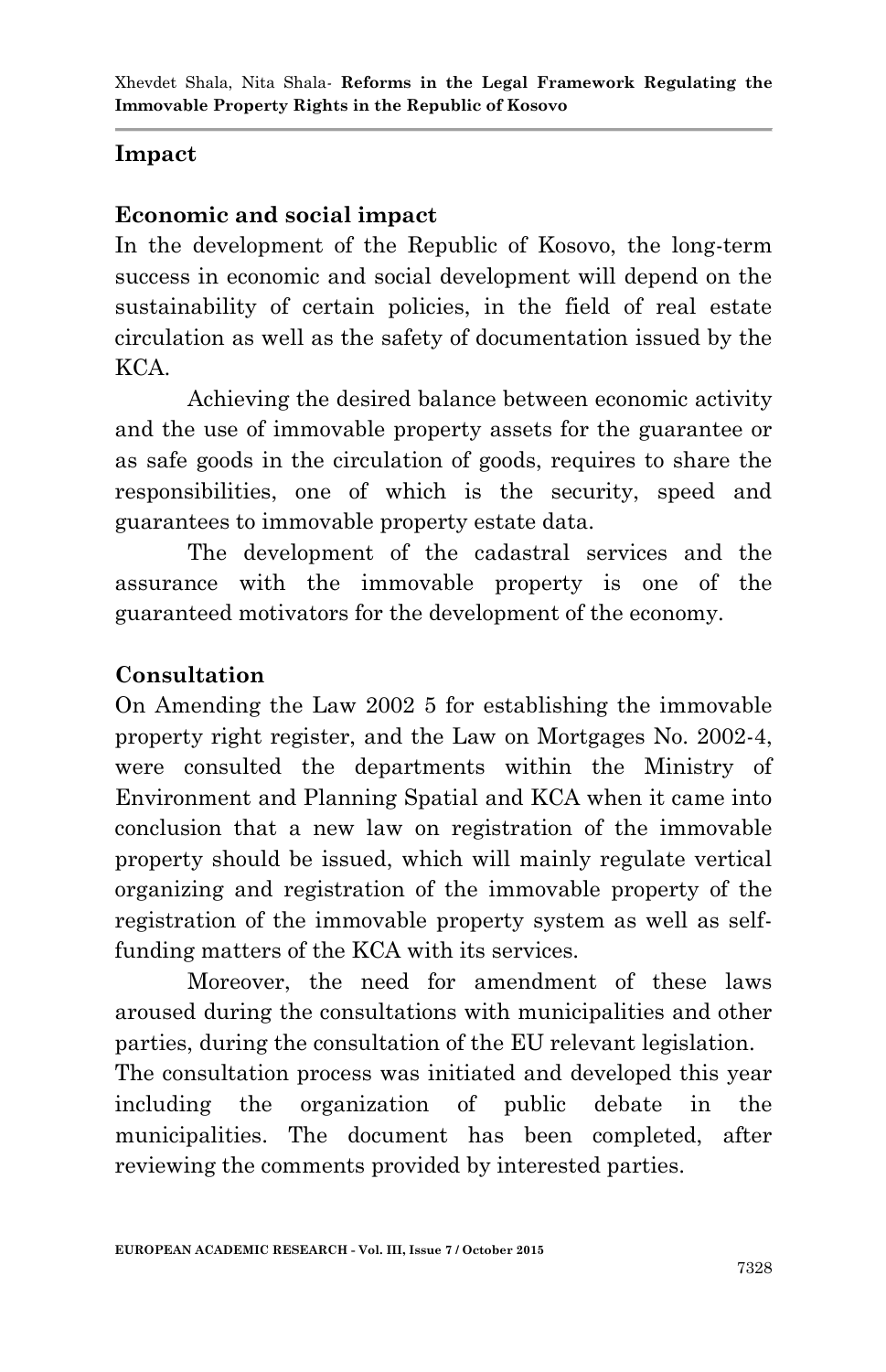### **RECOMMENDATIONS**

The activity of a public authority for keeping real estate inventory at the country level is essential.

According to the analysis done, the third option is the recommended option, the approval of the Law on Cadastre. This option will improve the situation of authority for cadastre and the registration of the immovable property.

Measures and obligations determined in the Law on Cadastre represent an obligation for all other sectors related to immovable property rights in the country.

Based on this concept paper, after the approval, by the Government`s decision, MESP-KCA will chair the working group in which working group will participate the representatives of other relevant Ministries, according to the Government`s work regulation.

It is planned that the final draft of the draft law on cadastre to be completed in the fourth quarter of 2015.

This law will have no financial implications to the budget of the Republic of Kosovo and the entire KCA activity to be initially covered by donors and sales of KCA products and later on only from the sale the KCA products.

### **BIOGRAPHICAL NOTES**

1. Law no. 2002/5 on the Establishment of the Immovable Property Rights Register; 2003/13 On Amendments And Additions To Law No.2002/5 On The Establishment Of The Immovable Property Rights Registry; 2011/04-L-009 Law on amending and supplementing the Law no. 2002/5 on the establishment of the immovable property rights register.